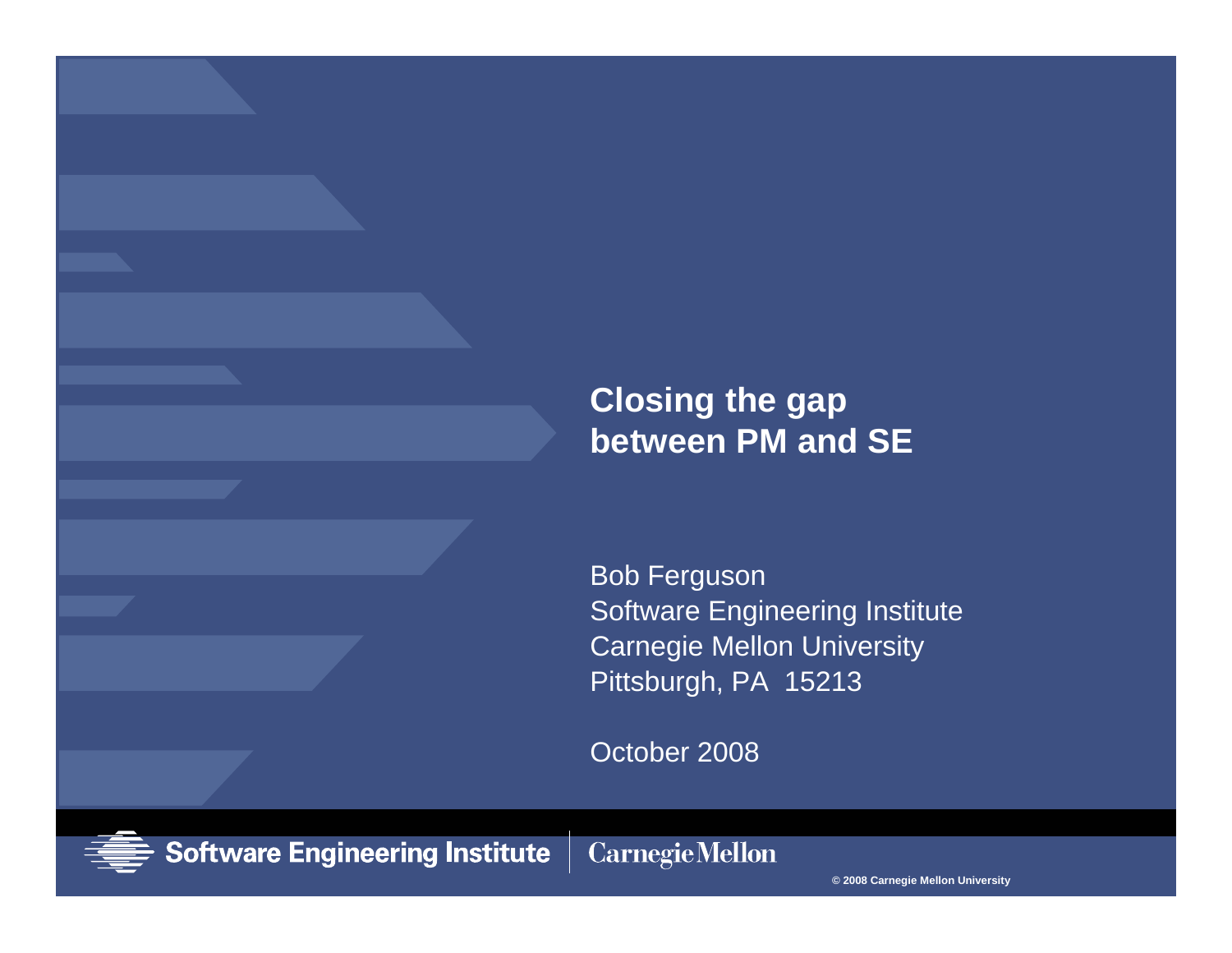# **Today's Topic Description**

A conversation

Resolving complexity requires learning Multiple value systems affect decisions Innovation causes schedule unpredictability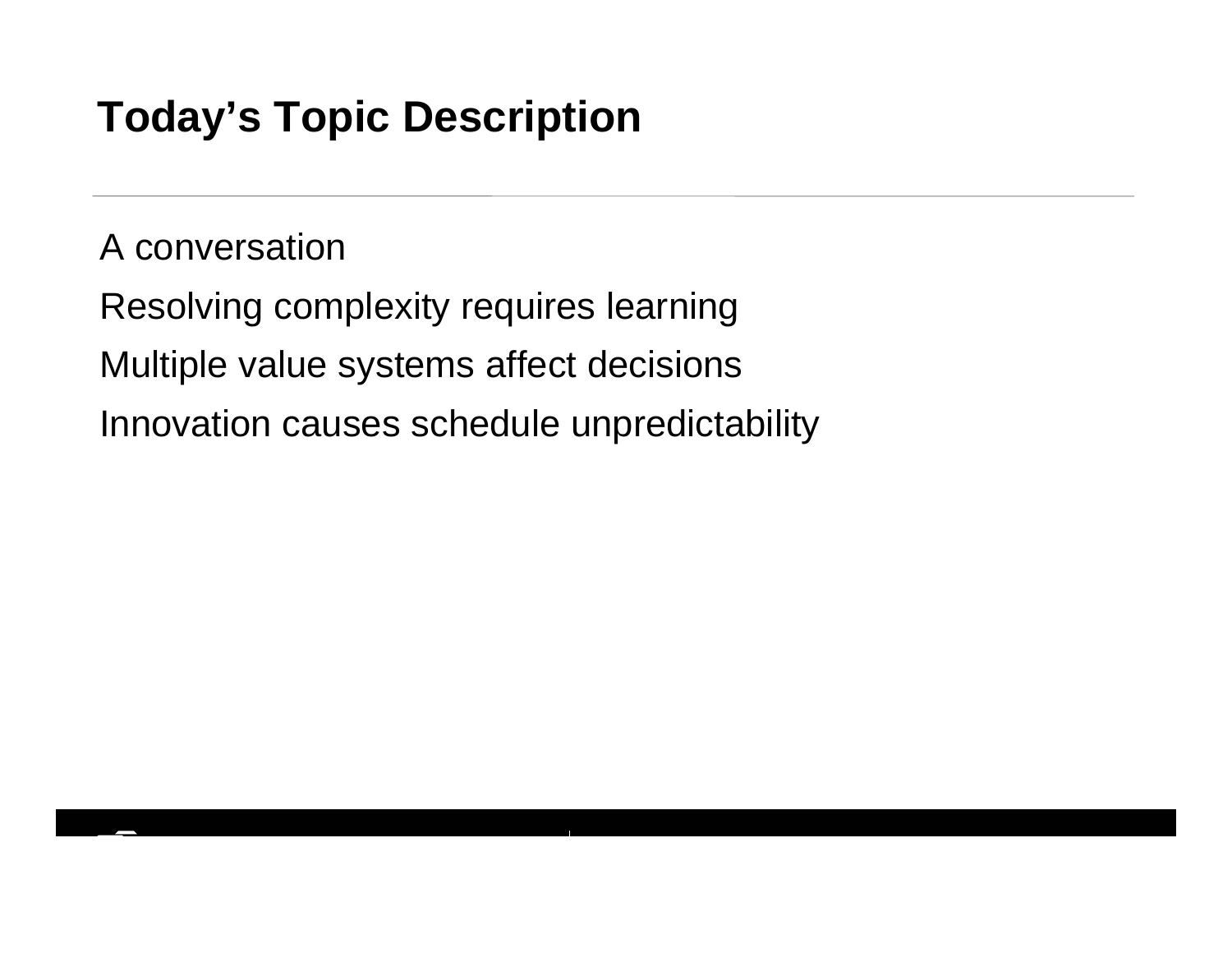# **A Conversation**

Manager: How big is this project?

Developer: I don't know. This looks really hard.

- Manager: Well we need to know how big it is so we can estimate the work.
- Developer: I'll have to figure out how hard it is so I can tell you how long it will take.

*These two are talking about different things. The developer believes that his estimate of size, will not recognize the uncertainty. He wants to know something about this complexity to adjust duration.*

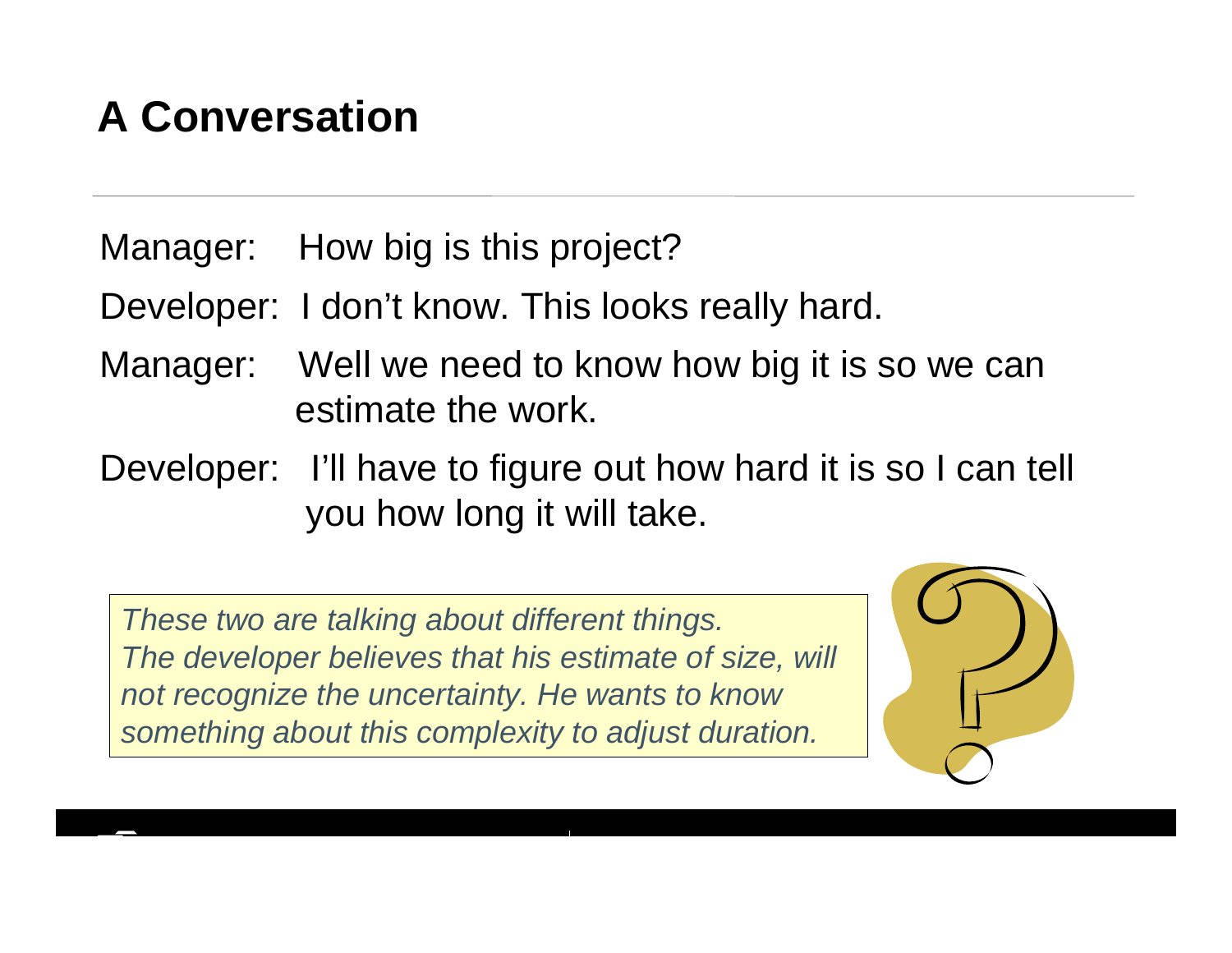# **Project Manager's Concern**

The PM is concerned with staffing and planning to meet the project's objectives.

The PM may not understand what the engineer means by complexity.

The PM does not know what questions to ask, nor has he thought sufficiently about engaging the SE in project planning.

*How do we create a new "conversation"?*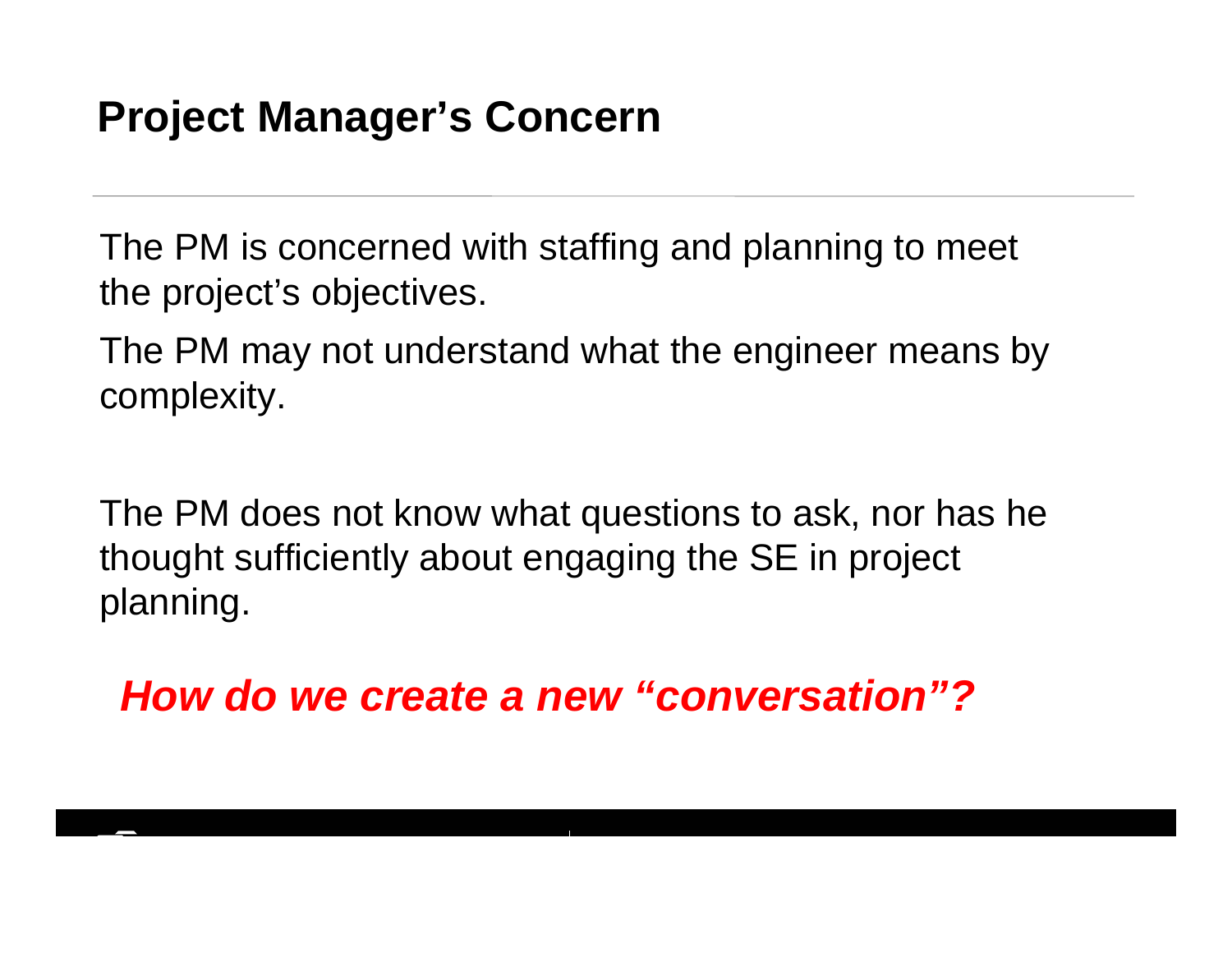# **Sources of Uncertainty in Estimates**

#### Feasibility

- •Types of users
- •External interfaces
- •**Constraints**

## **ConOps**

- •Feasible performance bounds
- •Understanding of user need

#### **Specifications**

- •Secondary functions
- •Storage needs
- •Optimal architecture
- •Developer skills

## Code

- •**Reliability**
- •Achievable performance
- •Tester understanding of scenarios



Source: Vic Basili, NASA Goddard SEL

10/23/2008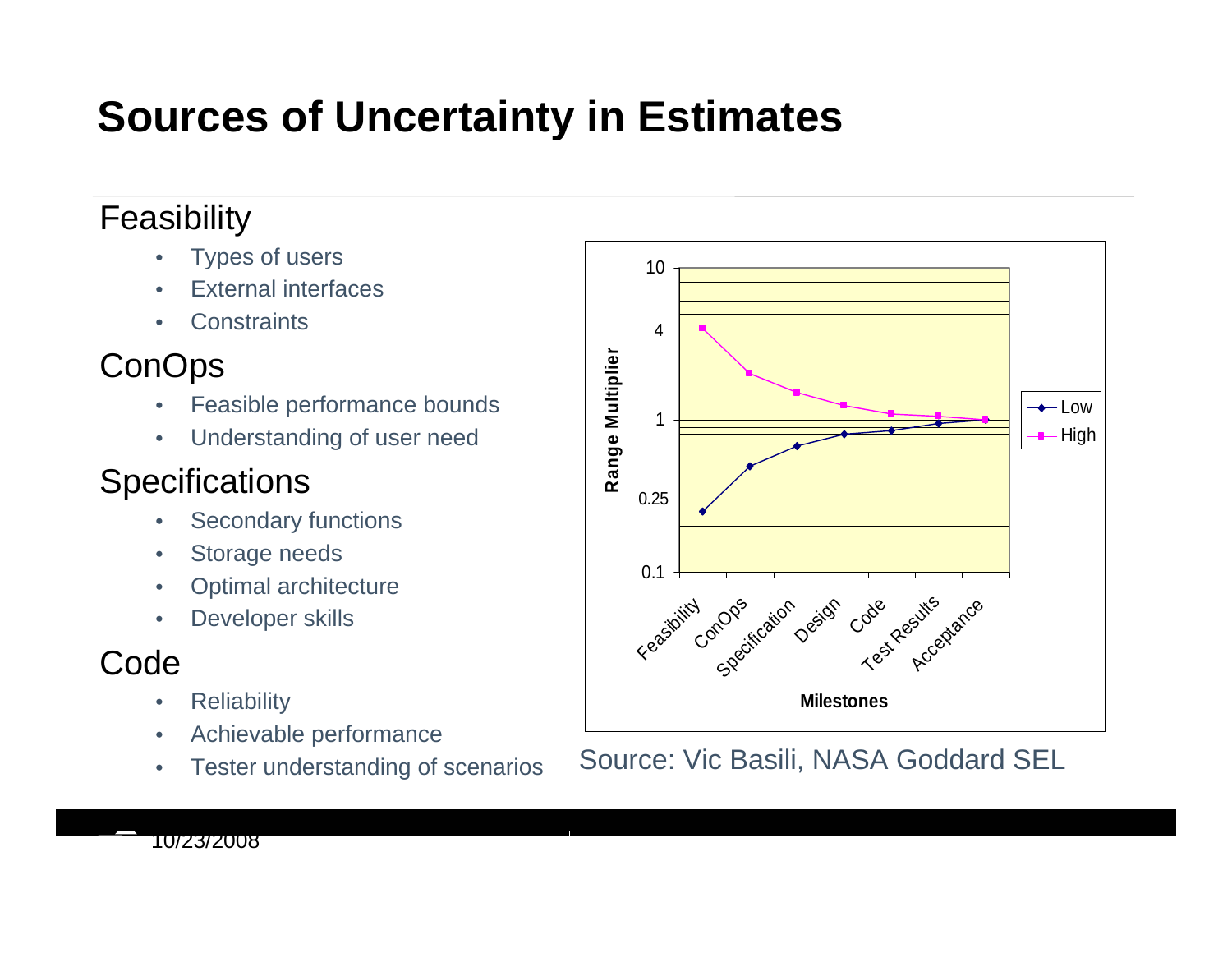# **Uncertainty, Learning and Complexity**

We often say "that's really complicated" when we mean that we don't know how to do a certain type of work within that specific domain.

• McCabe's complexity is a means to describe how much has to be learned in order to provide satisfactory (error-free) maintenance.

Complexity often cannot be eliminated but there can be strategies (models) for resolving or reducing the impact of the complexity.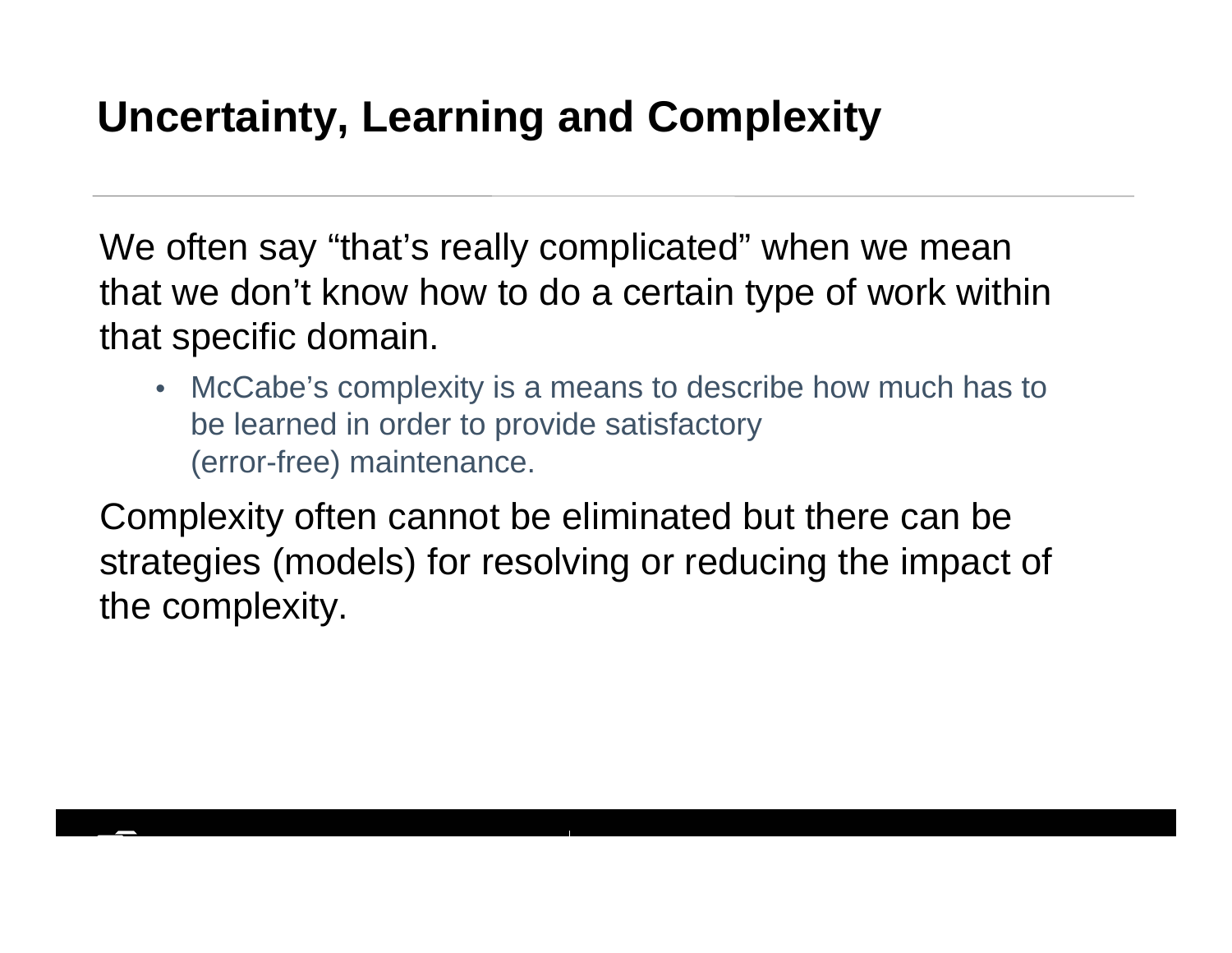# **Questions to ask about "Learning"**

What has to be learned to develop and deliver the product? What can we see that provides evidence of this learning? How can we best measure team performance? Who can we influence if the right things are not happening? Also, looking to the future --

- What should we record as "learning"?
- How can we advertise success?

**"Learning" should result in reduced uncertainty. Perhaps that is measurable?**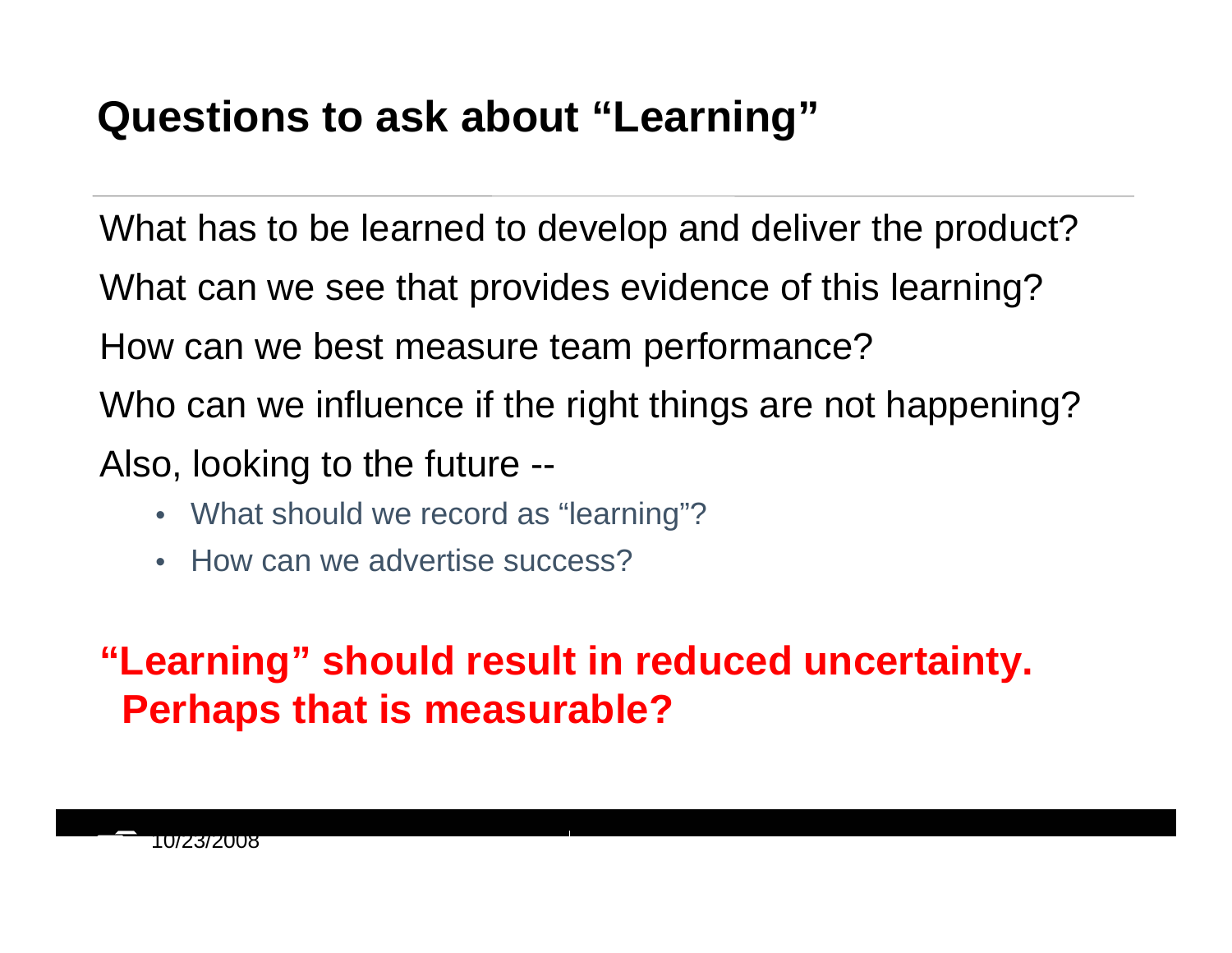# **Complexity Types**

# Big

• Project is going to require partitioning into multiple teams and separable components

## Invention and innovation

• Organization does not (yet) have the needed technical capability

## Conflicting/Interacting goals

• E.g. power-weight tradeoff

## Emergent behavior\*

•External systems (including users) present changing stimuli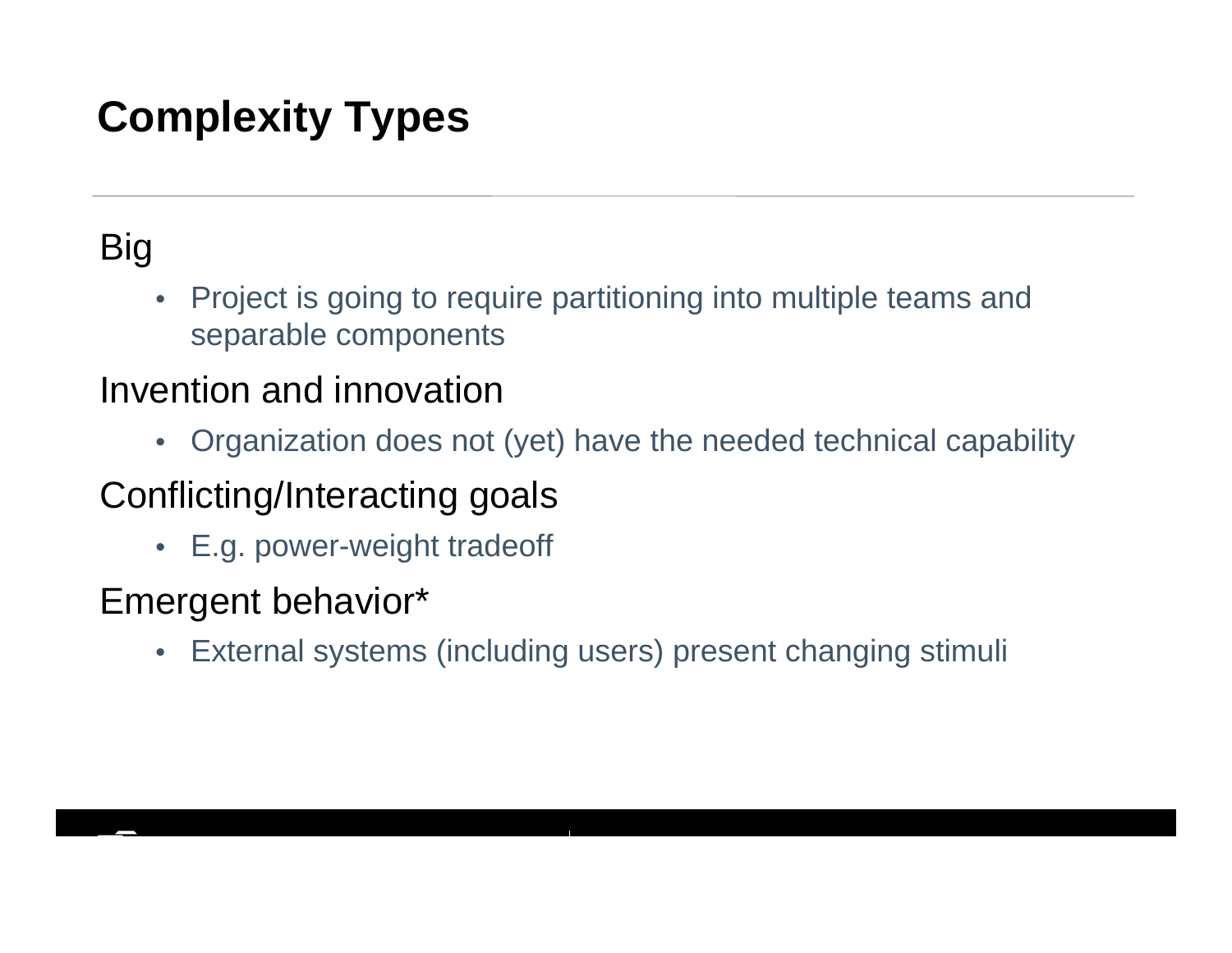# **Big: Partition the work**

## Rationale:

• System or component encompasses too much functional responsibility for a single person or a single team to accomplish in a reasonable period of time.

## What problems does our chosen partition introduce?

- Coupling creates component "brittleness"
- $\bullet$ Interface definition is hard to communicate
- $\bullet$ There may be design responsibility questions
- $\bullet$  Sequencing the work is more difficult and the schedule is more fragile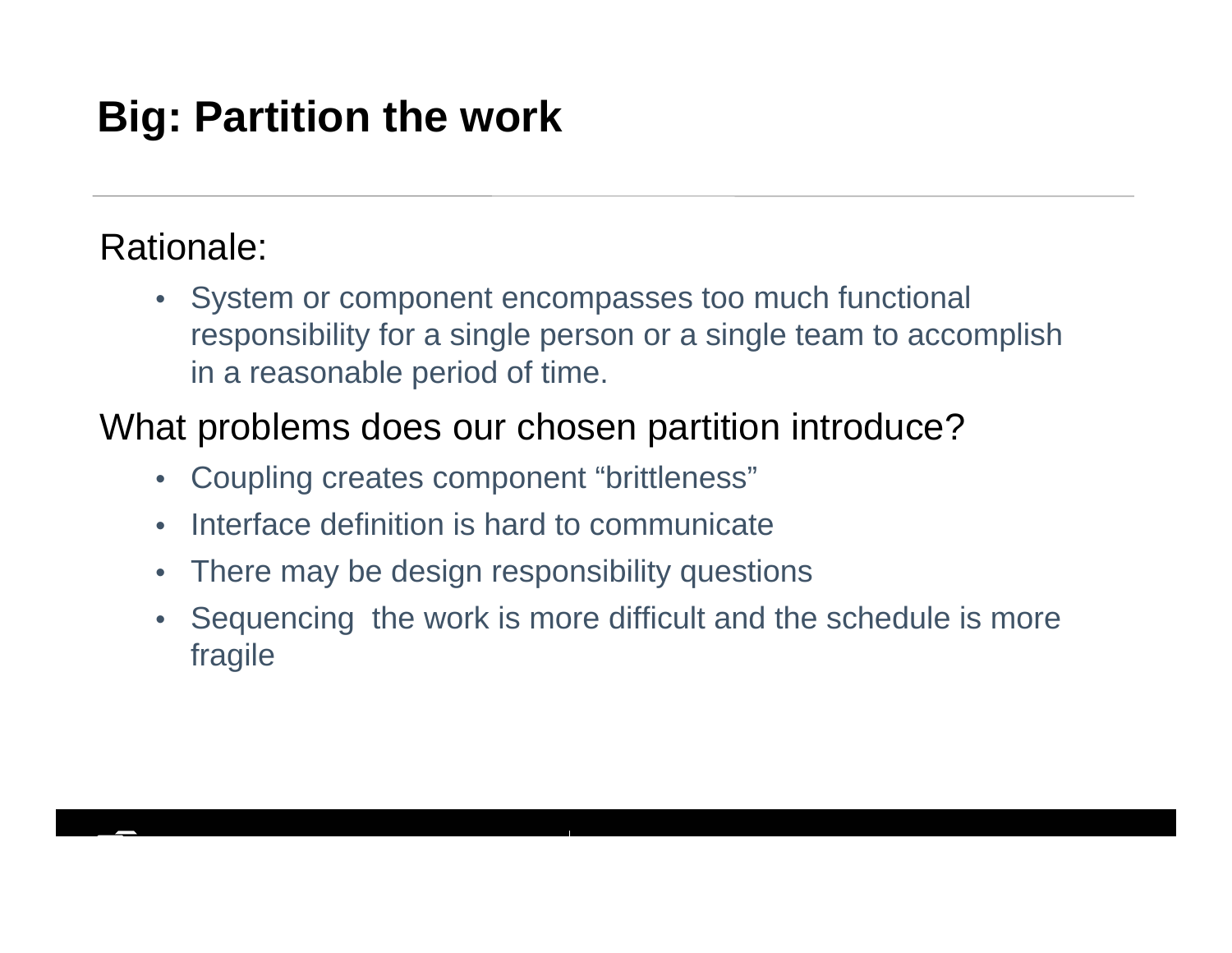# **Measures of Big**

## Component functional responsibility (raw size)

• Calls + I/O + Data-structure-manipulation (Wayne Zage at www.serc.net )

**Coupling** 

• (inflows \* outflows)+(fan-in \* fan-out)

## #Capabilities needed (too many for the team?)

- #Design-skills
- #Organizational functions
- #Process steps (e.g. pharmaceutical industry)
- #Quality checkpoints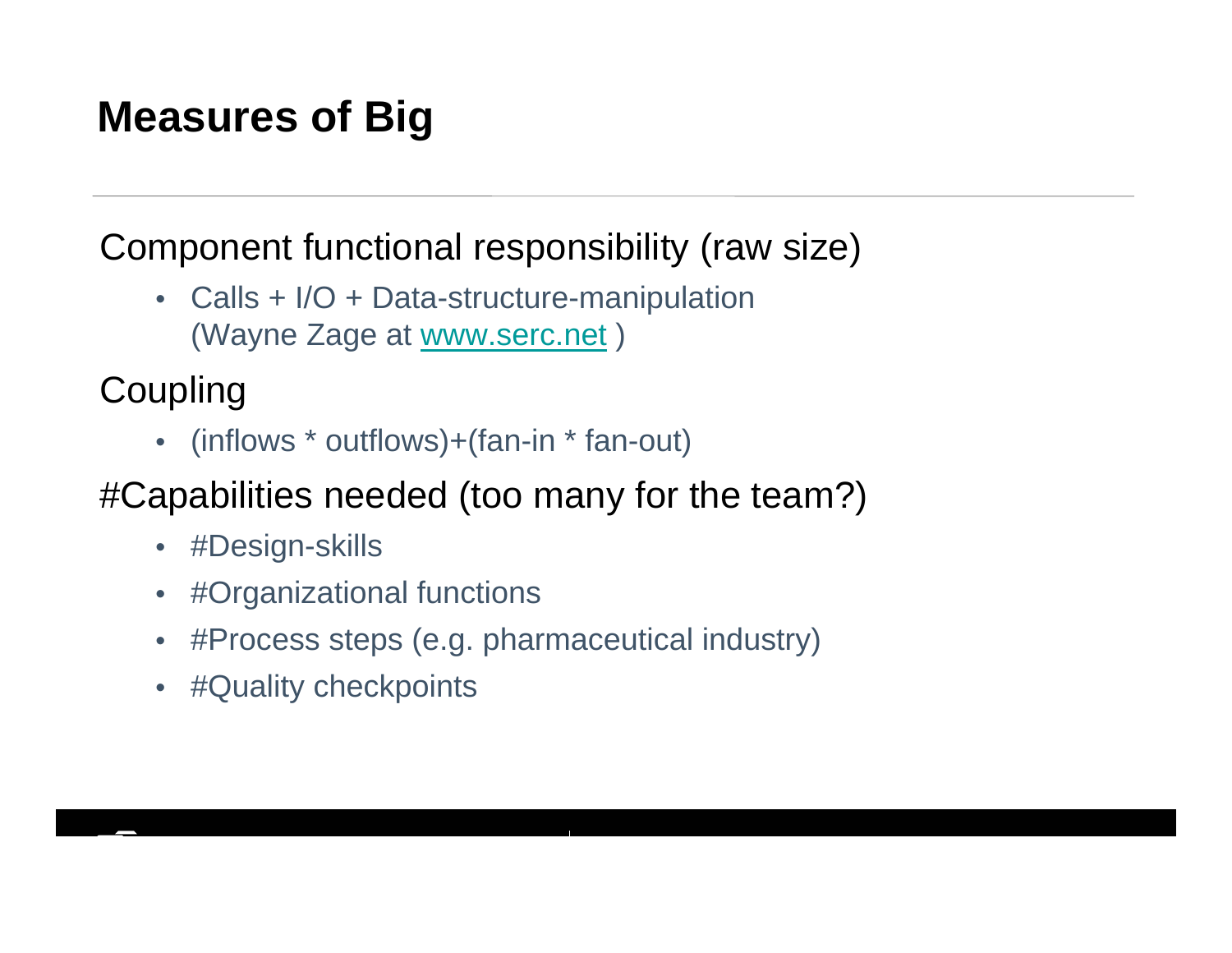# **Innovation means "Fix the Process"**

## Rationale:

• The organization does not yet have the capability (knowledge and skills) to do the work or to utilize this new technology; therefore the people and organization have something to learn.

### What problems arise?

- Late technology capability will drive incorrect assumptions.
- $\bullet$ Innovation is initiated by a single person or small team.
- Innovators are often not good communicators.

## "TRLs" are insufficient

- Only looks at the science and whether someone knows how to the work.
- We need to make the capability useful to the larger organization.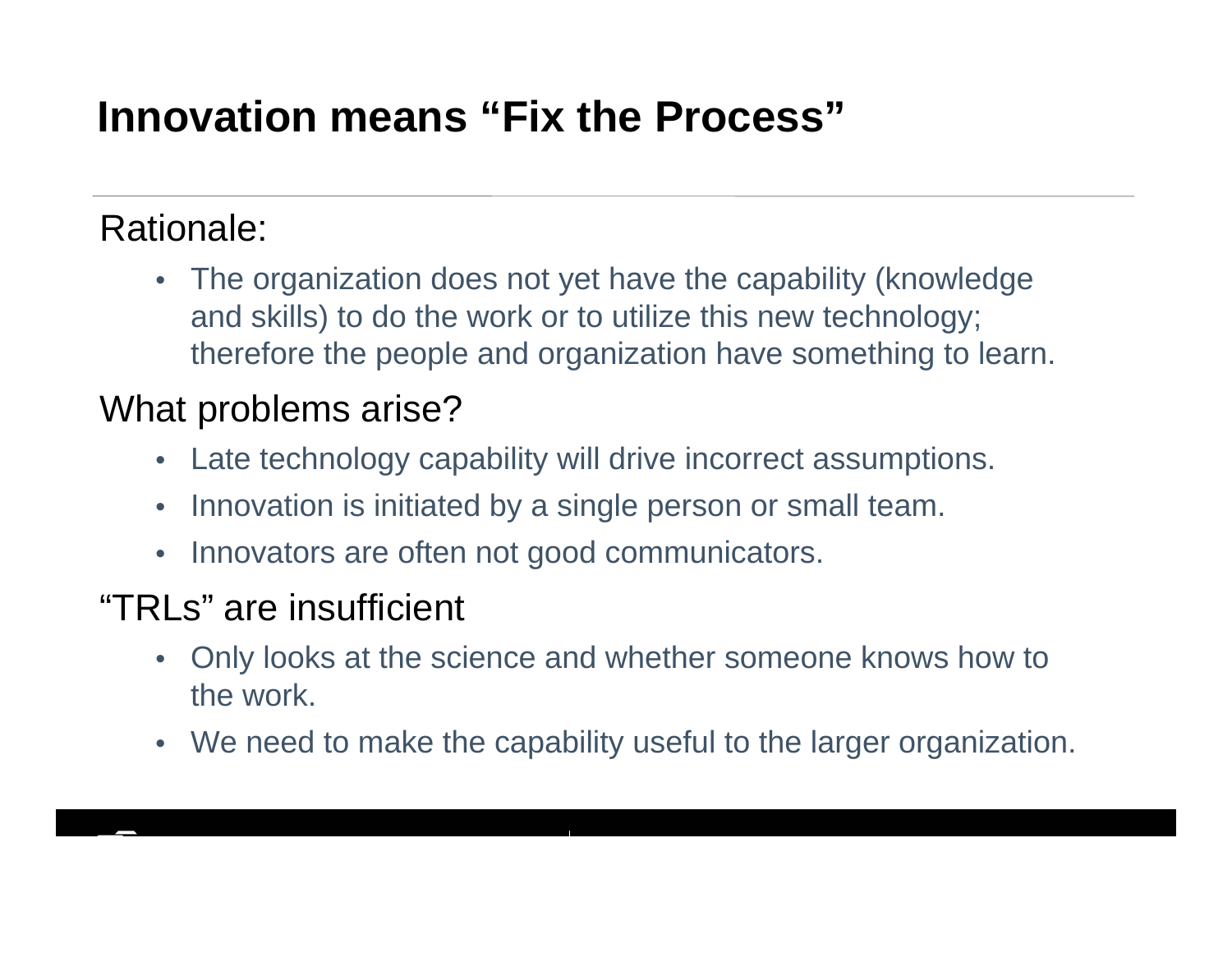# **Innovation: Two Steps for invention and transfer**

### Ways to acquire the basic knowledge

- Purchase
- Develop
- Hire

Develop the skills for use – new process and product rules

- Design ("Design Rules" by Baldwin and Clark)
- Verification and validation
- Manufacture
- Distribution
- Marketing and customer support

Measures: how many processes, design rules, …?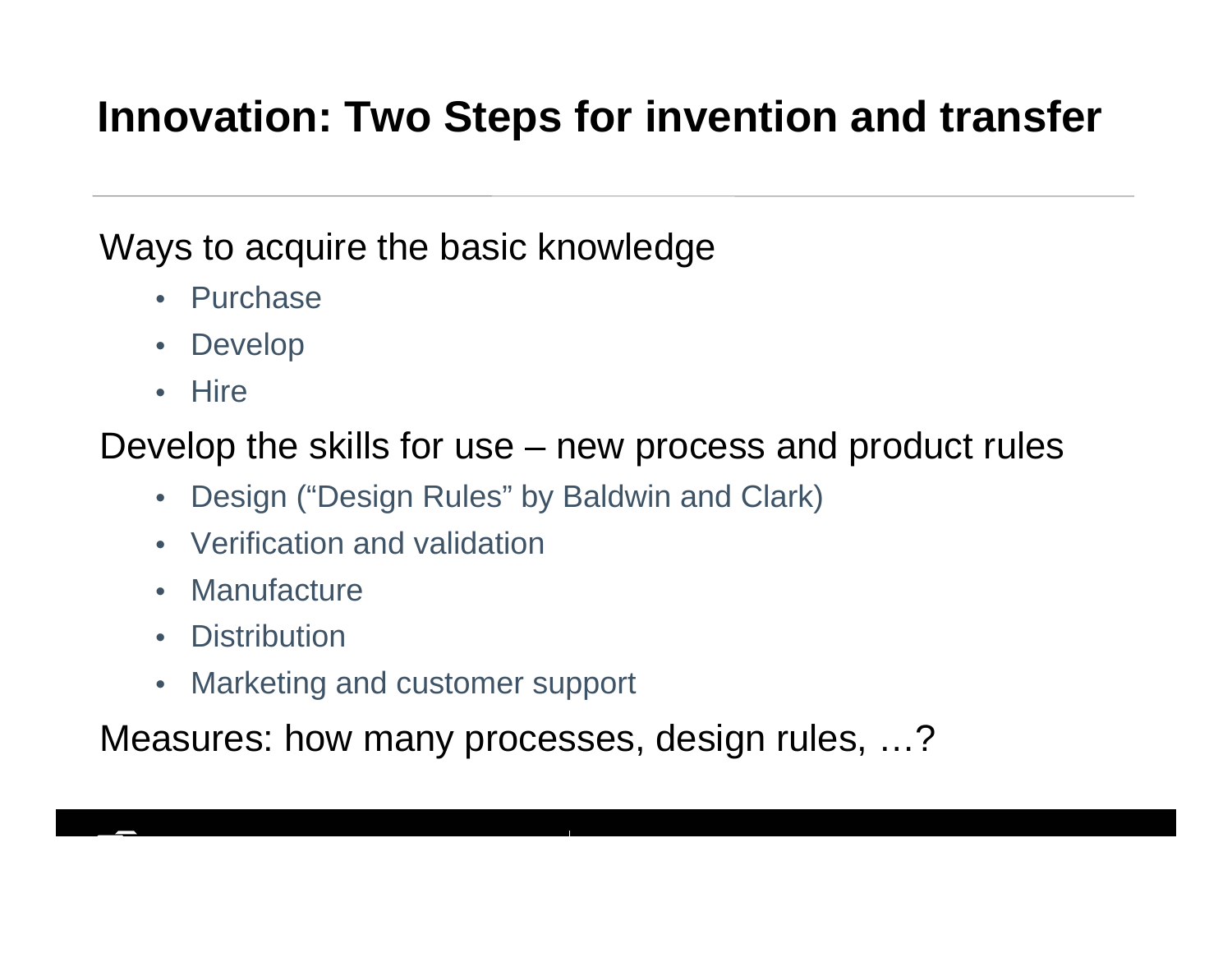# **"Conflicting Goals" require experiments**

## **Examples**

- $\bullet$  Increasing power requires additional weight affects product price and margin.
- More security affects usability and performance

## Experimental methods

- $\bullet$ **Prototypes**
- Simulation
- $\bullet$ Thought exercise
- Formal methods (e.g. rate monotonic analysis)

It is possible to predict the number of experiments needed to make a decision.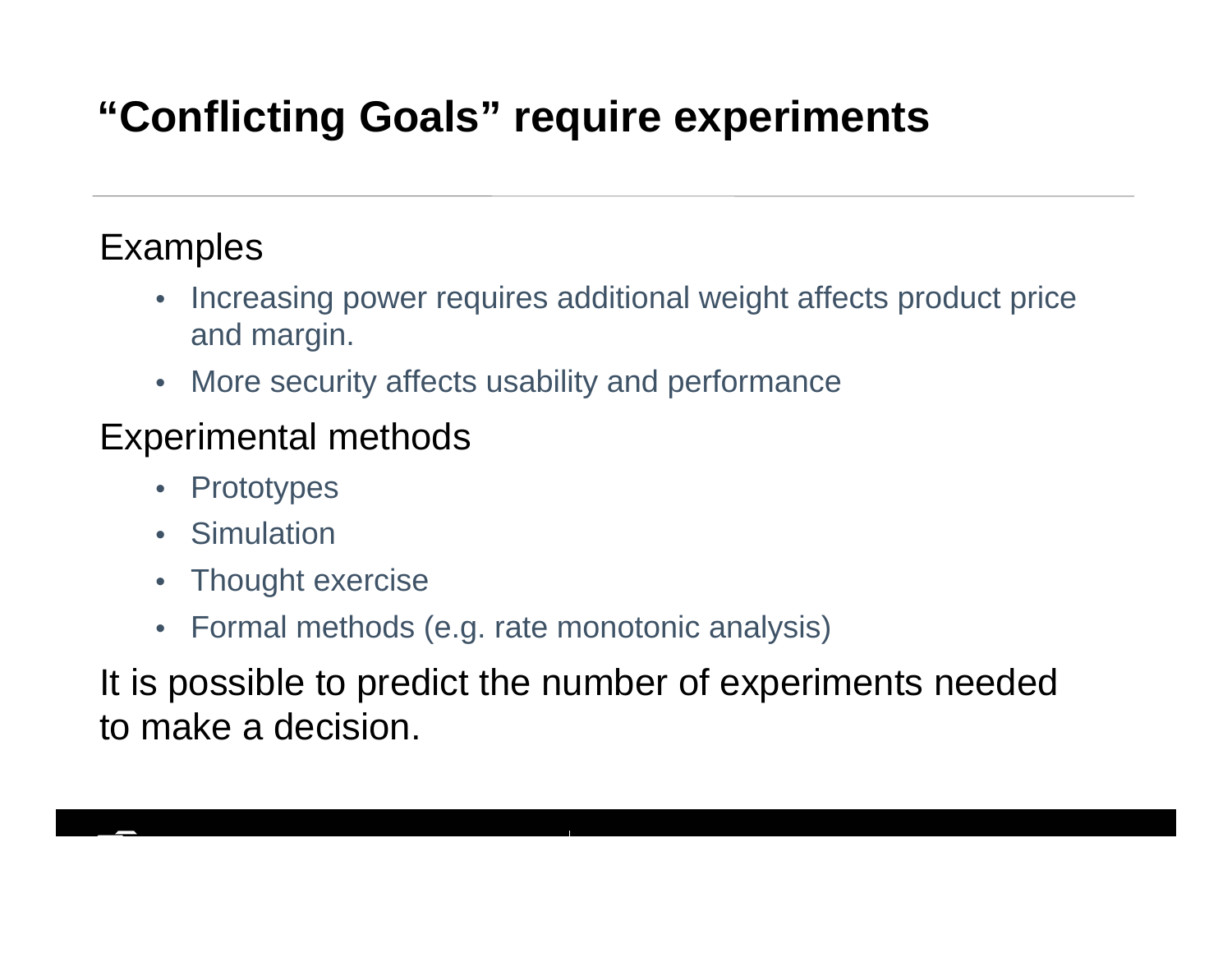# **Strategies for project managers and SE's**

Identifying the complexity factors Project planning methods Multiple dimensions for tracking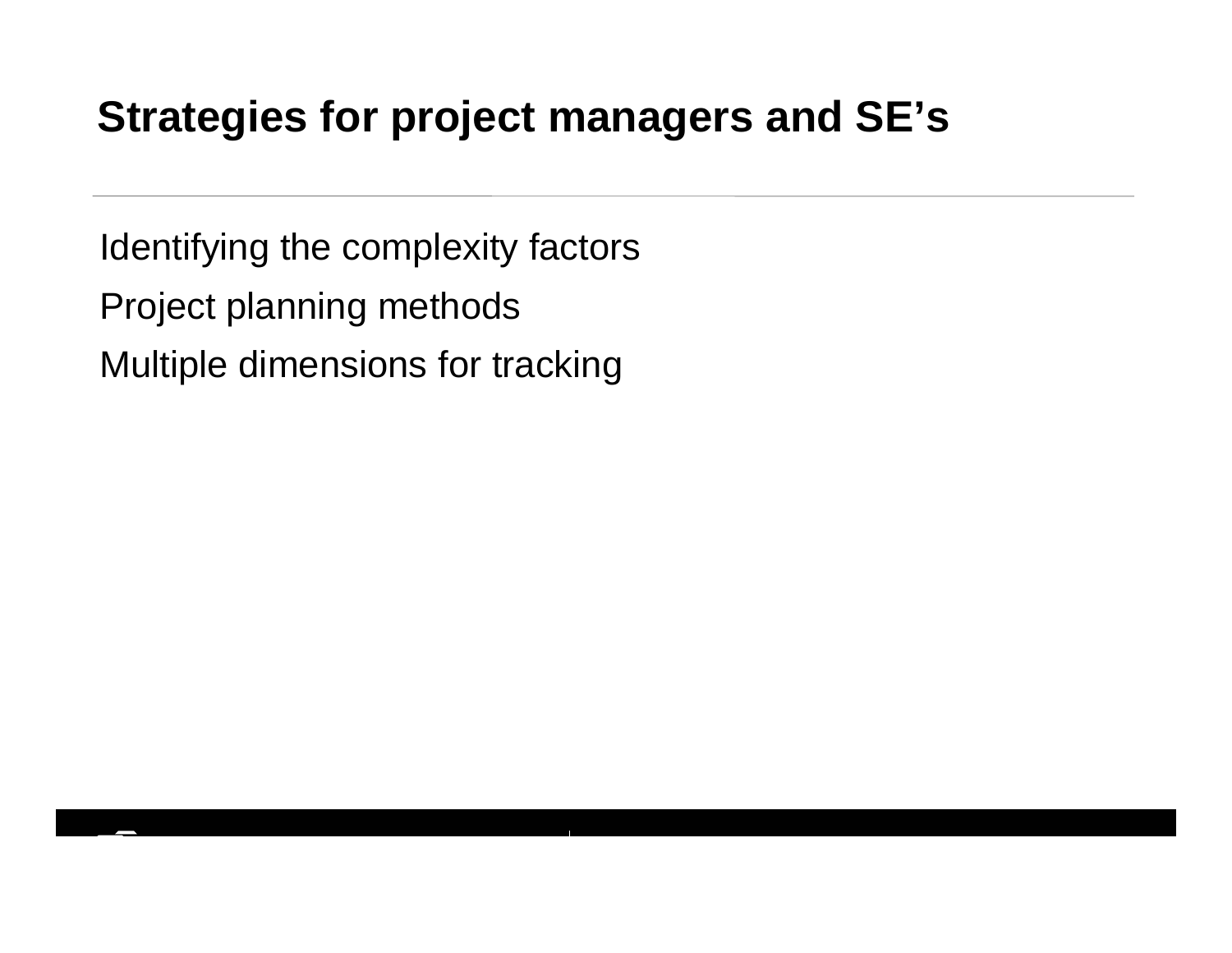# **Identifying Complexity and Uncertainty**

## Estimate Functional Responsibility.

• FP, #requirements, use cases

## Estimate innovation.

• New technology, additional skills

## Identify distinct value systems.

- Internal and external sponsors,
- •Distinct users,
- •Internal functional leaders

Every estimate needs a range and usually a constraint for an escalated decision.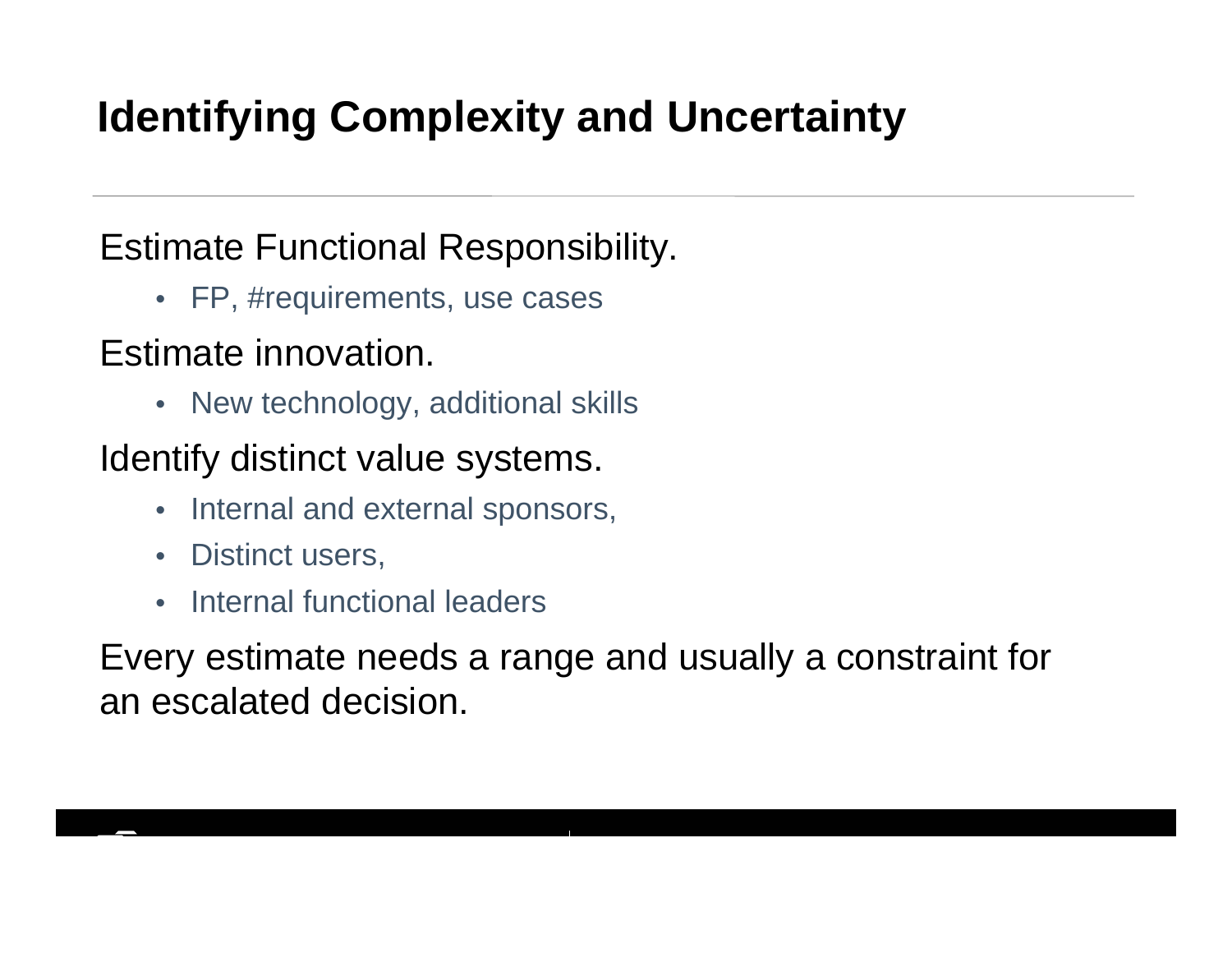## **Concerns of "Big": Size the design responsibility**

Everyone uses principally one of three strategies:

By organizational function (groups of skills)

• Is easy, but may make too large a team

## By function and feature

- •Works ok if the architecture and domain are familiar
- May cause design problems because of responsibility conflicts

## By product architecture

- •May create resource contention and political problems
- $\bullet$ This one best represents the "project-ized organization."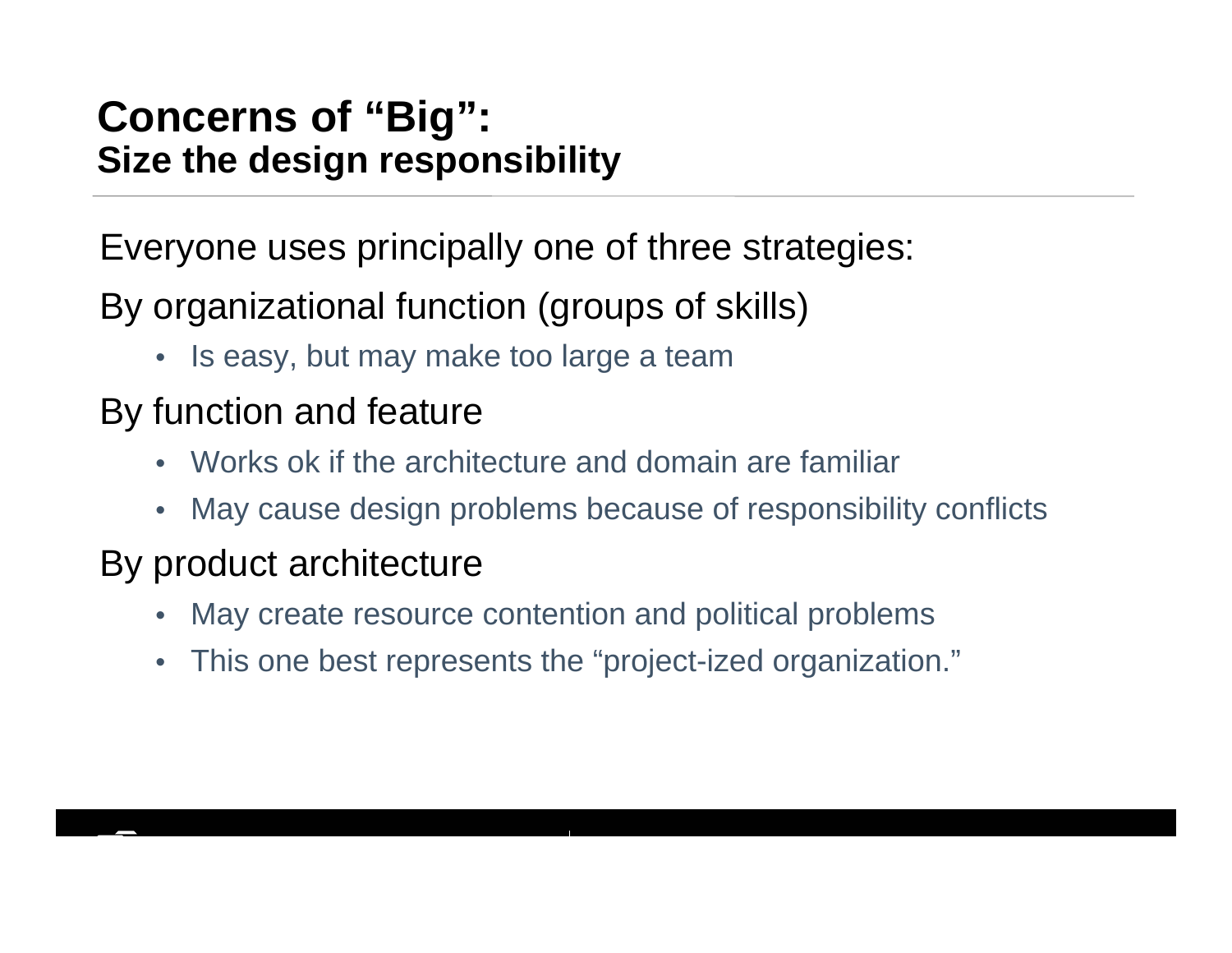# **PM Strategies for Innovation**

## Avoid multitasking the inventor

• Lead time for invention is somewhat unpredictable; multitasking increases the unpredictability and hence project risk.

### Give the inventor an assistant for technology transfer

## Never let invention occupy the critical path

- Corollary: never let invention be deferred.
- $\bullet$  If the invention is on the critical path, be careful of starting the related design activities and acquiring the resources before doing the needed transition work such as design rules.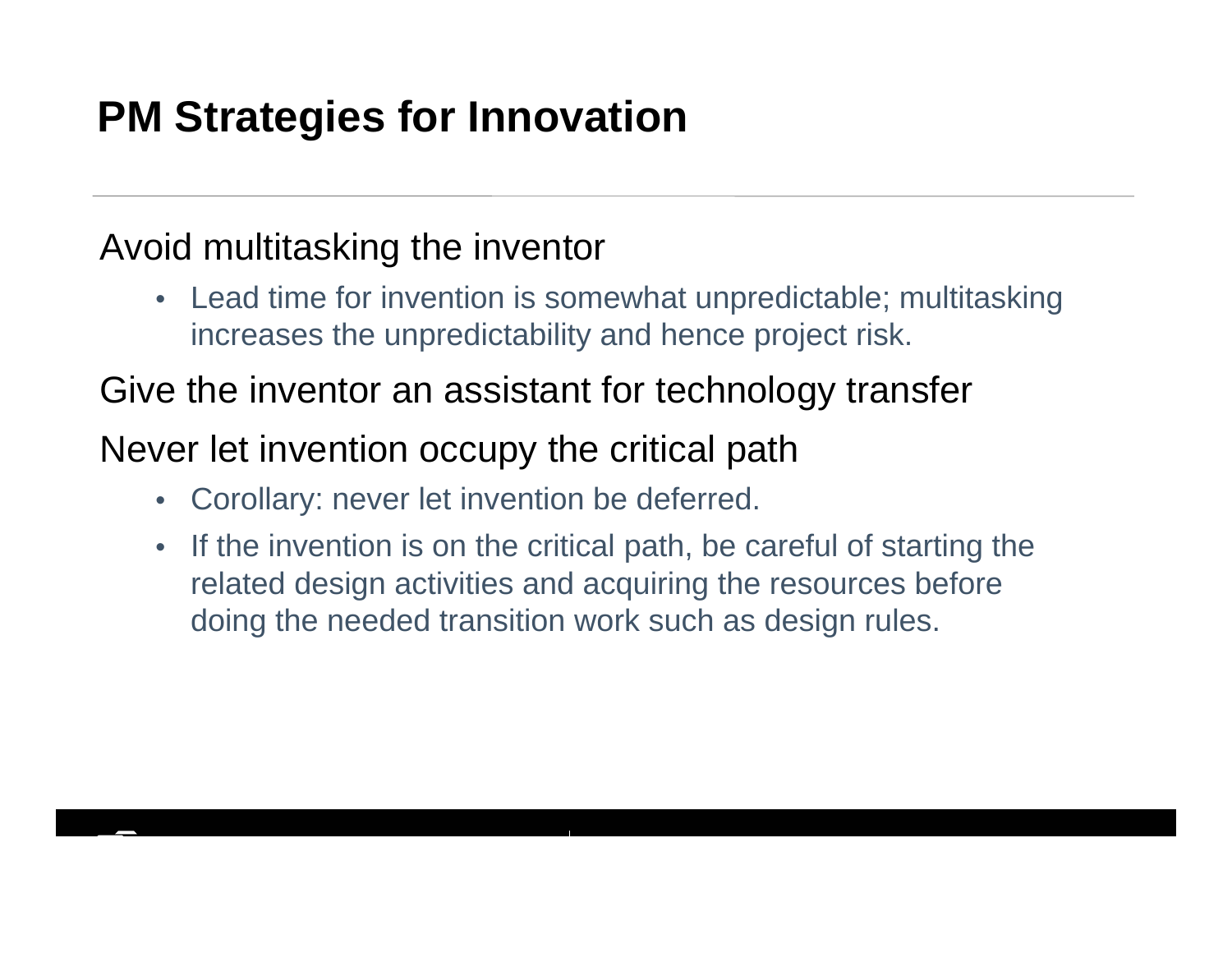# **Analyze Modularity Effects**

## Design Structure Matrix (DSM)

• DSM has proved to be a successful approach to partitioning and analyzing very large systems. www.dsmweb.org

| Three Configurations that Characterize a System |          |            |         |  |  |
|-------------------------------------------------|----------|------------|---------|--|--|
| Relationship                                    | Parallel | Sequential | Coupled |  |  |
| Graph<br>Representation                         |          |            |         |  |  |

| Three Configurations that Characterize a System |          |            |              |  |  |
|-------------------------------------------------|----------|------------|--------------|--|--|
| Relationship                                    | Parallel | Sequential | Coupled      |  |  |
| DSM<br>Representation                           |          | В          | B            |  |  |
|                                                 | A        | А          | $\mathbf{X}$ |  |  |
|                                                 | В        |            |              |  |  |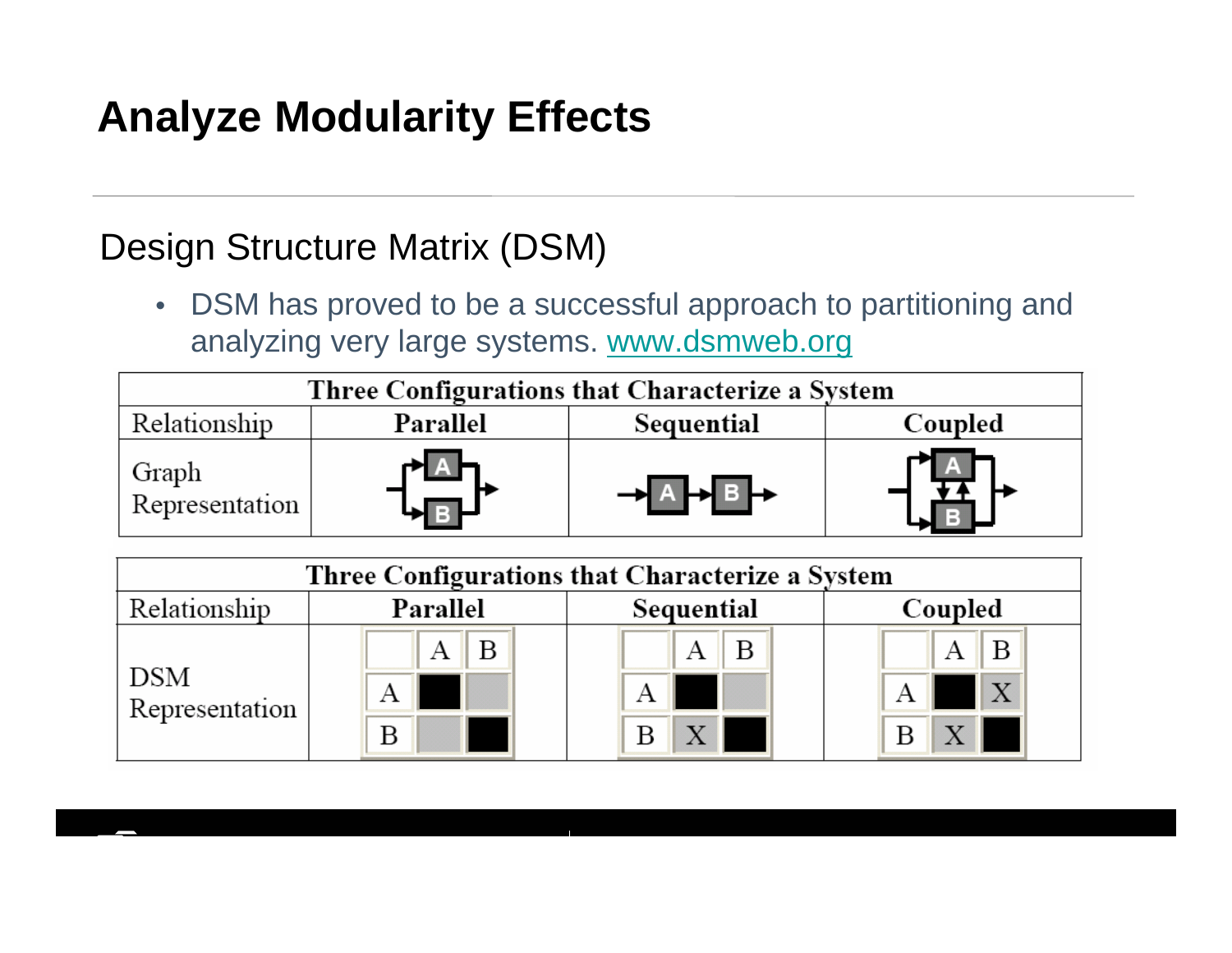# **DSM Example**



This matrix represents lots of interactions.

Structuring teams to modules is not clear.

By re-ordering the matrix we can achieve a better better modularity of both task and design.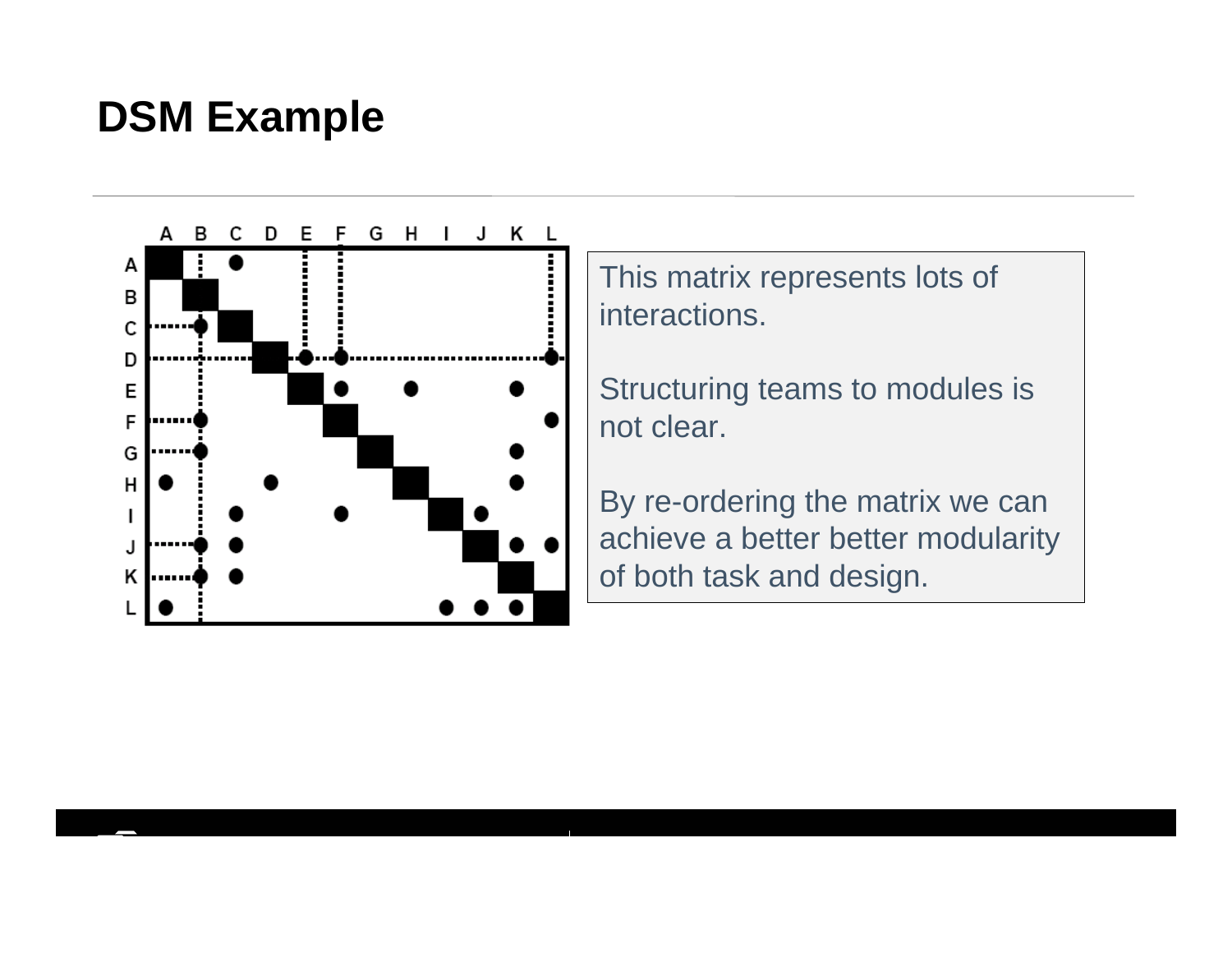# **DSM Example**

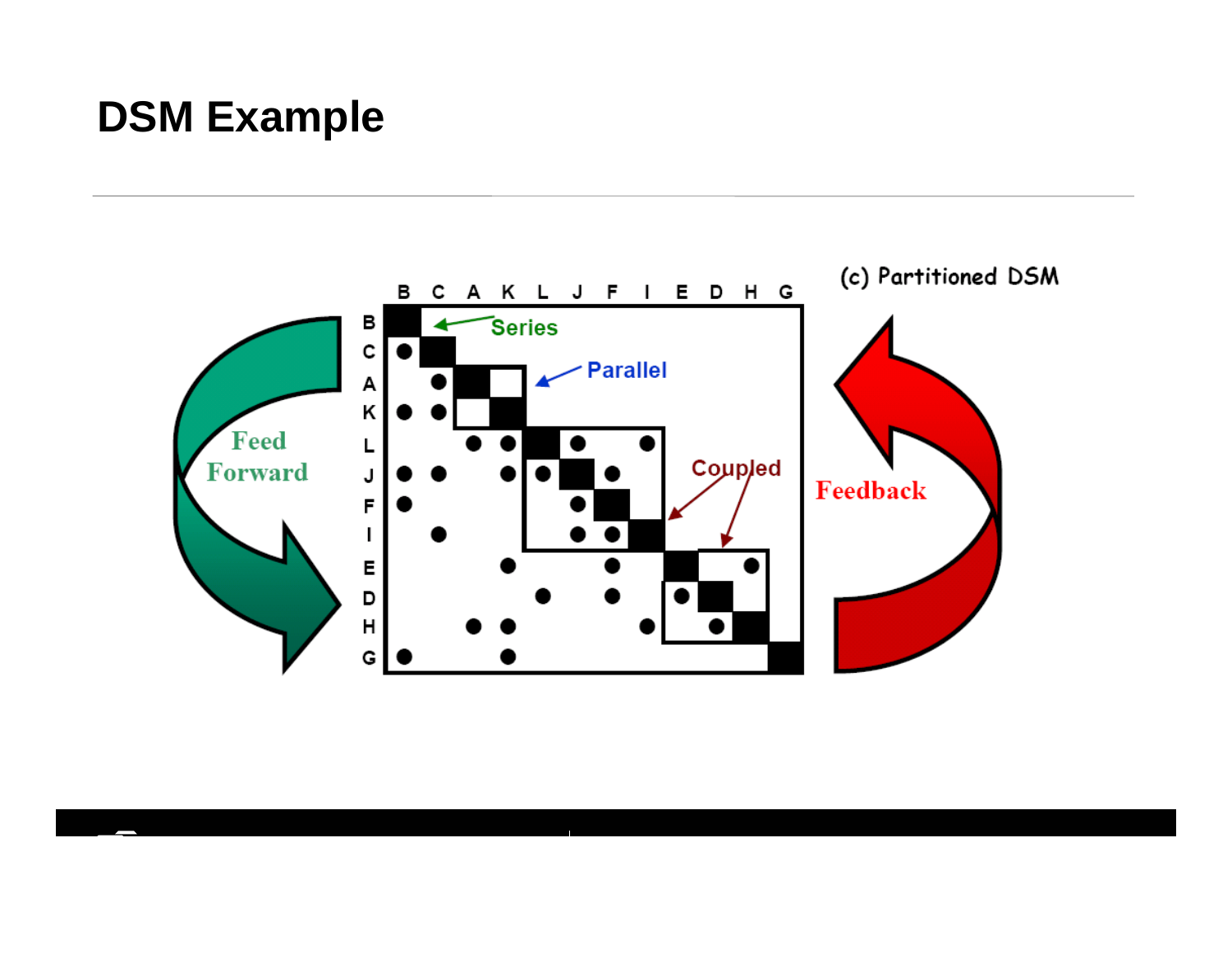# **DSM Types and Methods**

| DSM<br> Types       | Data Representation                               | Application                                                                                               | Analysis Method                 |
|---------------------|---------------------------------------------------|-----------------------------------------------------------------------------------------------------------|---------------------------------|
| Task-based          | Task/Activity                                     | scheduling,<br>Project<br>input/output relationships sequencing, cycle time reduction Eigenvalue Analysis | activity Partitioning, Tearing, |
| Parameter-<br>based | and necessary precedents and process construction | Parameter decision points Low level activity sequencing Banding, Simulation and                           | Eigenvalue Analysis             |
| Team-based          | Multi-team<br>characteristics                     | interface Organizational design, interface Clustering<br>management, team integration                     |                                 |
| Component-<br>based | Multi-component<br>relationships                  | System architecting, engineering Clustering<br>and design                                                 |                                 |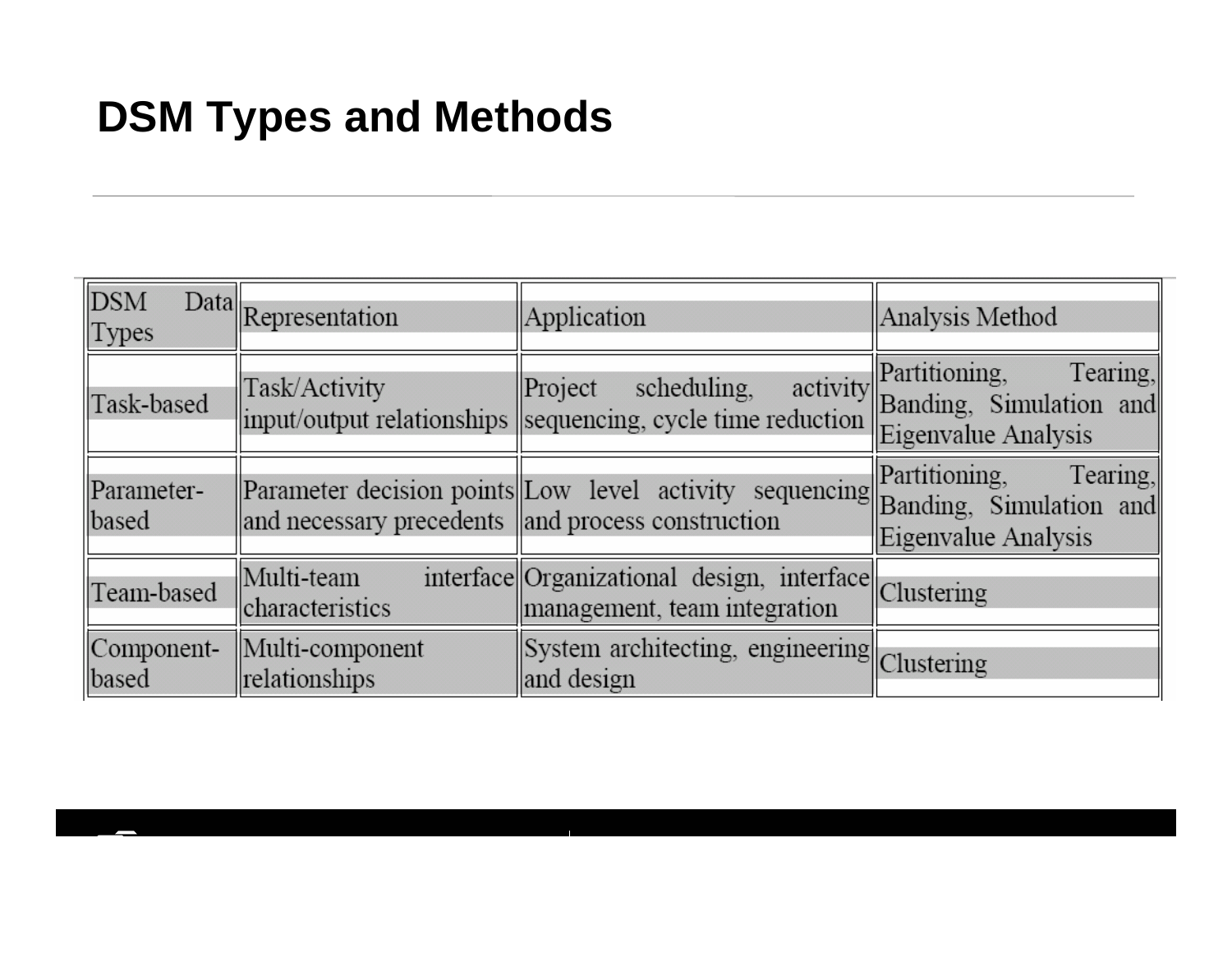#### **Monitor InventionTechnology Transition Continues to be a problem**

- $\bullet$  How mature is the technology? Can both technology and processes be acquired? Do we develop them?
- $\bullet$ **Examine schedule for possible integration points.**
- $\bullet$  What organizational capability is needed for use at this point of program?
- $\bullet$ What organizational capacity for this work is needed (skills)?
- $\bullet$ Have we identified technical performance measures?
- $\bullet$  Create Kiviat diagram showing the various dimensions of technical and learning measures represented
- Review after each integration.
- $\bullet$  Progress is evidenced when **all** dimensions are at the desired level.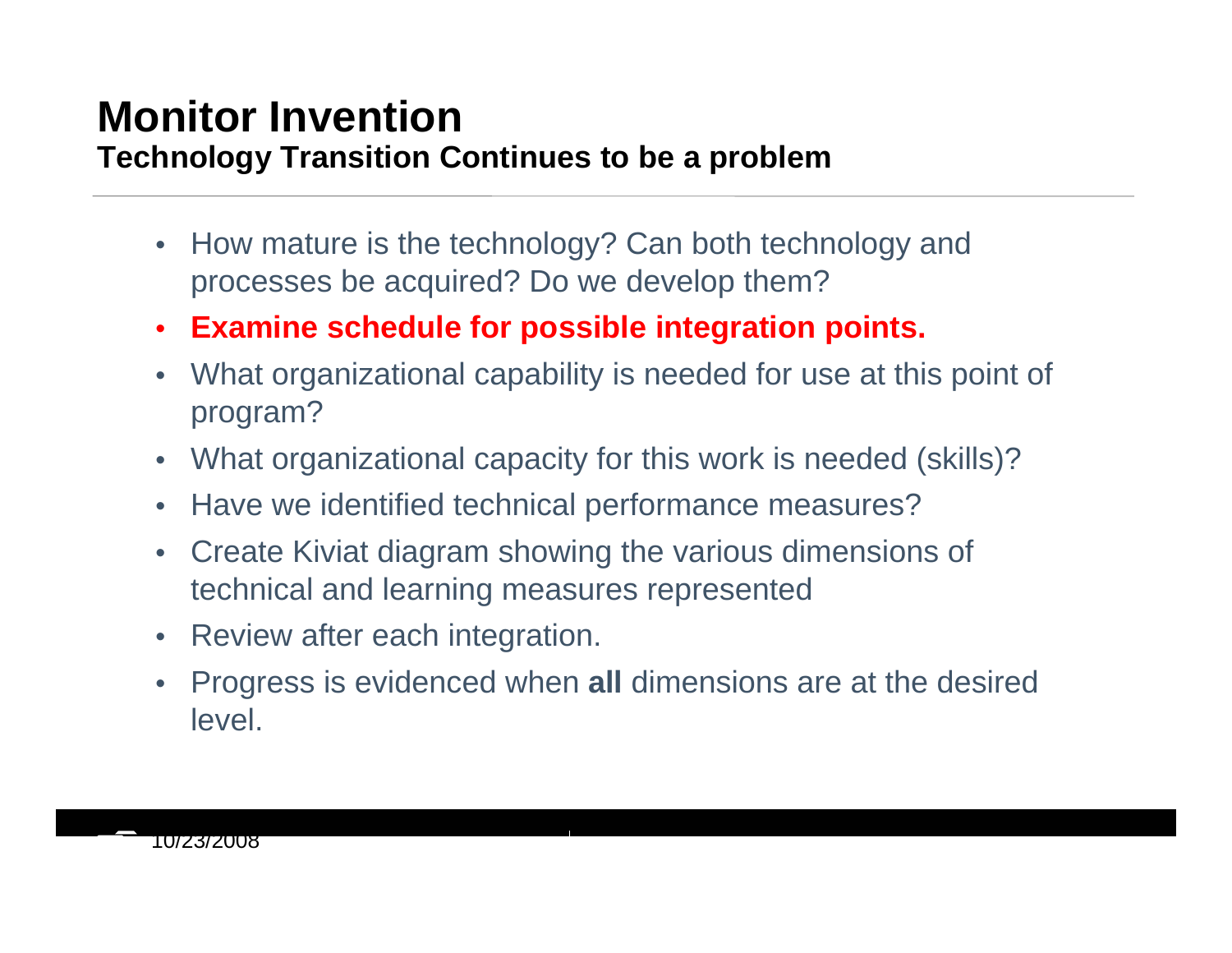# **Radar Chart (Kiviat) for Transition**



10/23/2008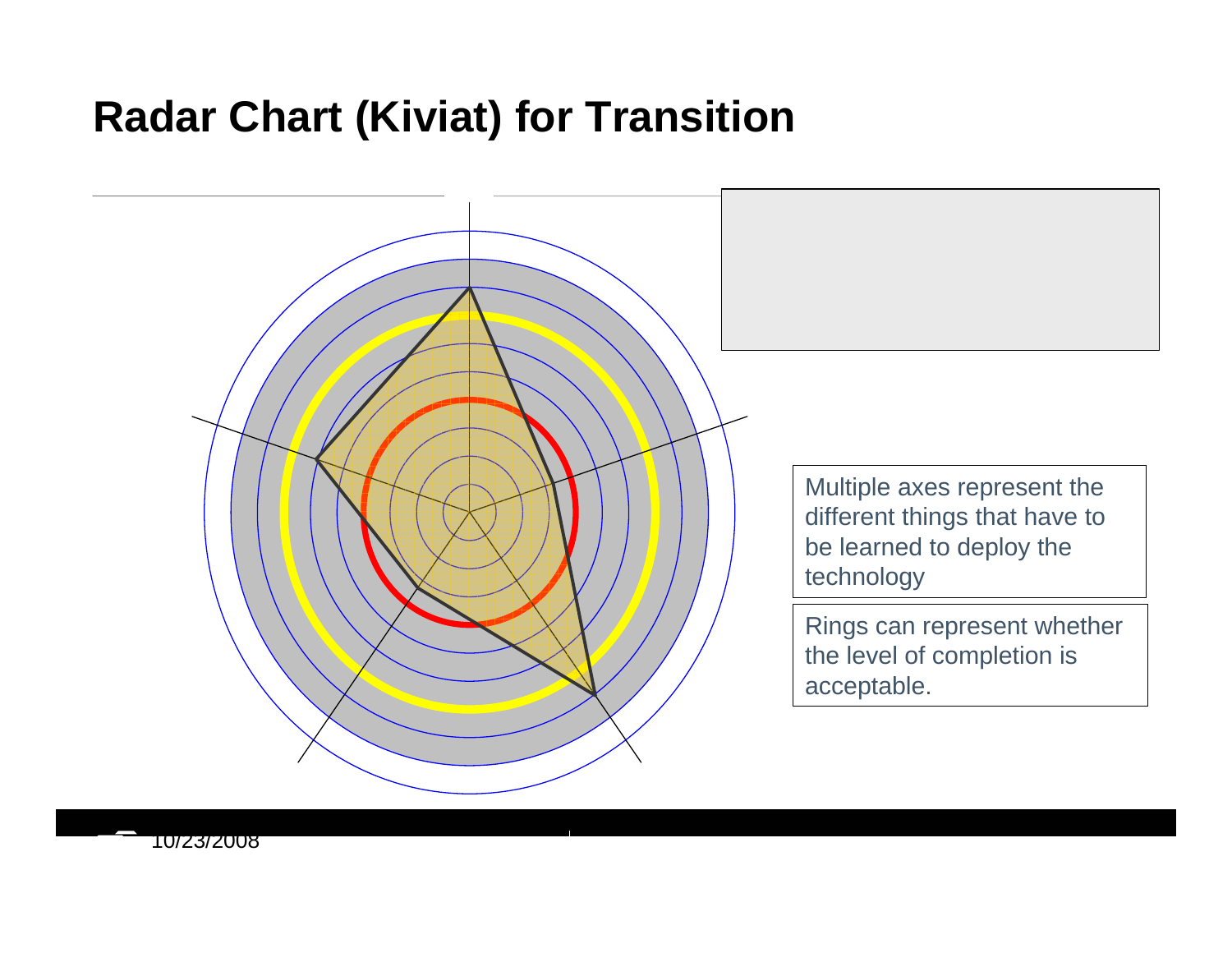# **Product Technical Progress**

How does a PM ascertain the reality of "technical progress"?

- **Rule 0: progress never counts unless there is a quality check.**
- Verification: the specification (feature function) is checked for completeness.
- Verification: the design meets explicit quality goals and is checked for consistency.
- Validation: the exposed design meets customer expectations
- Validation: the modeling technique in the design is suitable for use by the organization.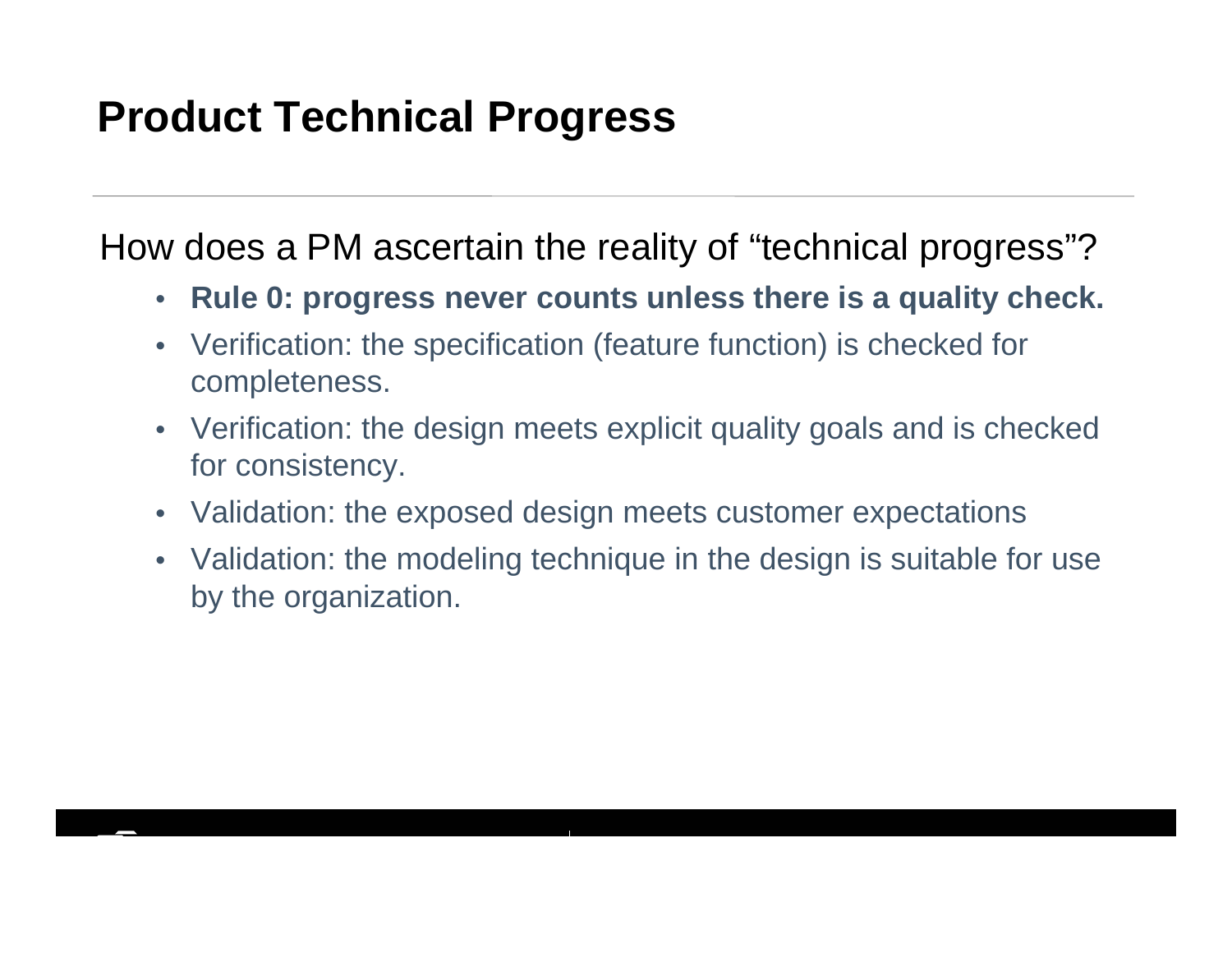# **Assessing Technical Progress & Quality**

We can improve our assessment of technical progress & quality by analyzing these views as they represent the knowledge captured in the system

Krutchen's 4+1 view model\* is a useful representation for a software system

Describes the functions and features of the solution –evolves from the business and analysis models

Describes the connections and sequencing between the systems and components



Describes how the work is partitioned to the developers and how the work is progressing

Describes how the software lives on physical networks and hardware

#### Describes the "fitness for use"

\* Reference Krutchen, P "The 4+1 View Model of Architecture", IEEE Software, November 1995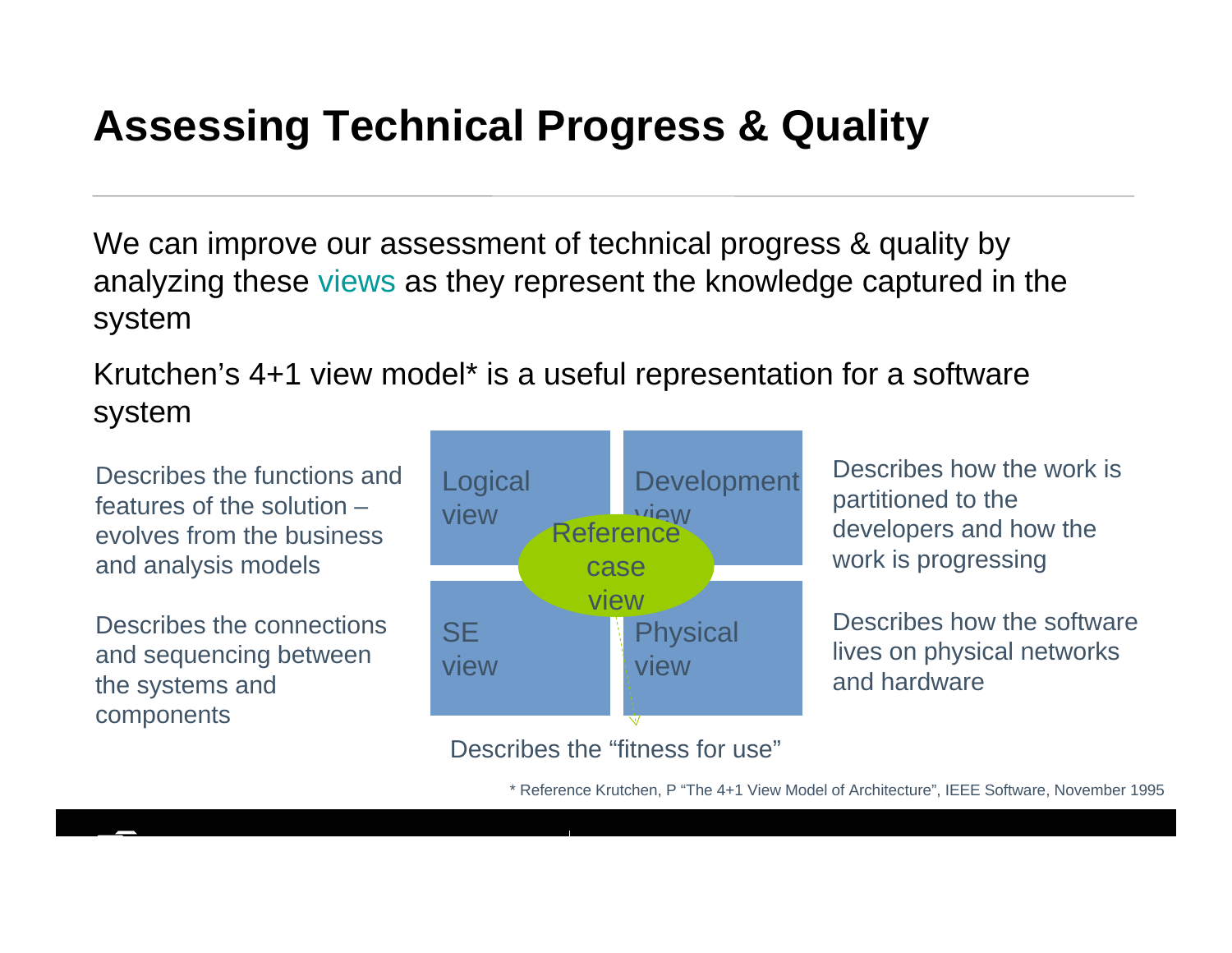# **Systems Engineering/Integrator View**

#### **SE View**

Diagrams:

- class
- timing, sequencing
- object
- Component and connector approach
- System layering Design rules



How is component design responsibility established?

Performance objectives of components including throughput and latency.

Component and connecter diagrams (wiring, object classes and public methods) Are all requirements allocation to functional component?

Apply failure effects to prepare integration test cases and system test cases. Coupling measure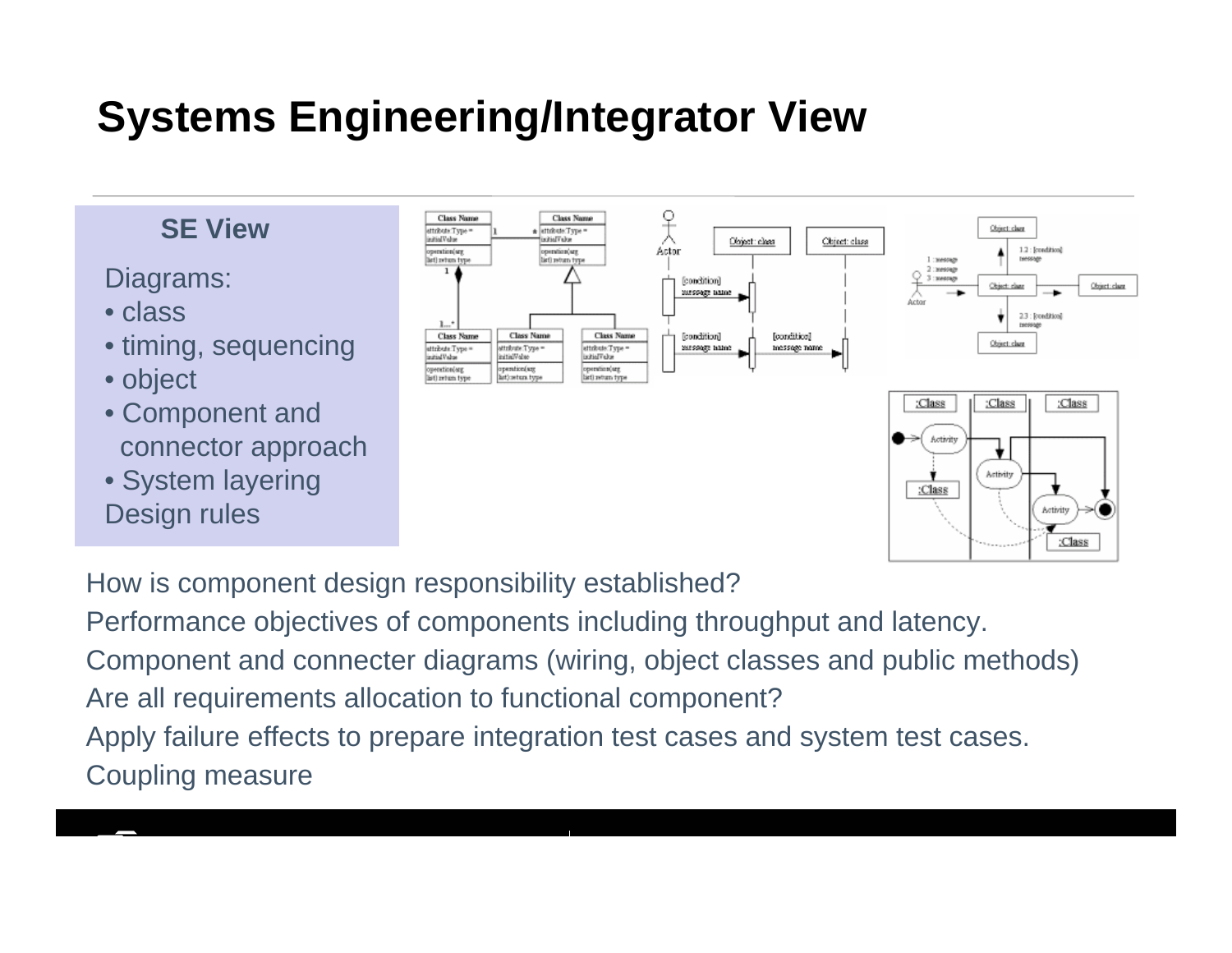# **Design Reference Cases (DRC)**

Design Reference Cases are scenarios.

Use DRCs to probe the design solution. Chose them by identifying high-level capability needs and creating scenarios that stress the system.

- Mission threads
- Maintenance and support threads
- Performance analysis
- Safety analysis

Select specific DRCs by understanding the current technical milestone under review.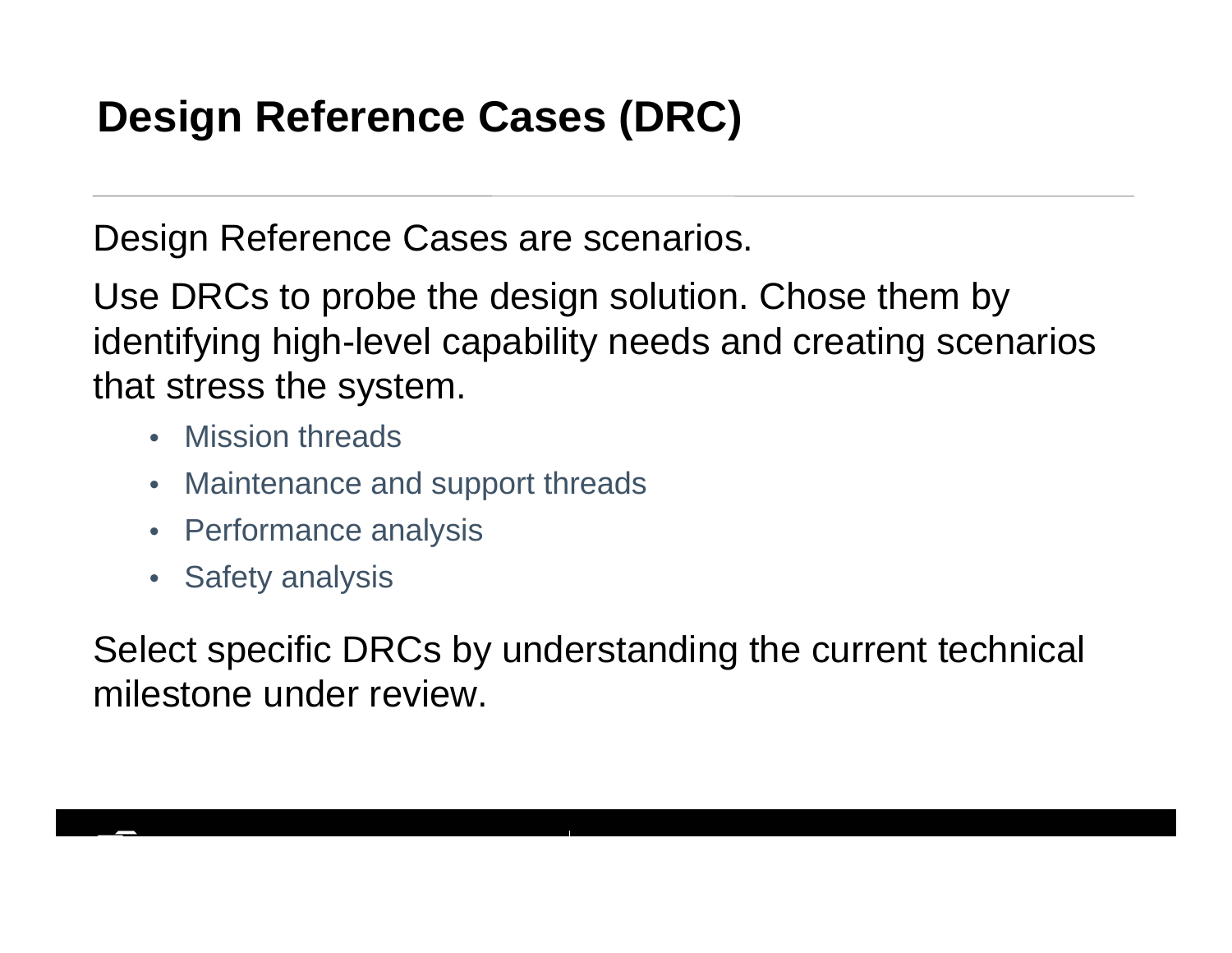# **Example**

## A Critical Safety Case:

- Context: There riders on the train
- $\bullet$ Stimulus: Equipment malfunction
- $\bullet$  Desired response sequence
	- Vehicle stops
	- $-$  3<sup>rd</sup> rail power shutdown
	- Announcement, manual latch accessible
	- Emergency team dispatched
	- Operator action

—….

"Show me how the design models implement this case"

• What components are affected, layers, etc.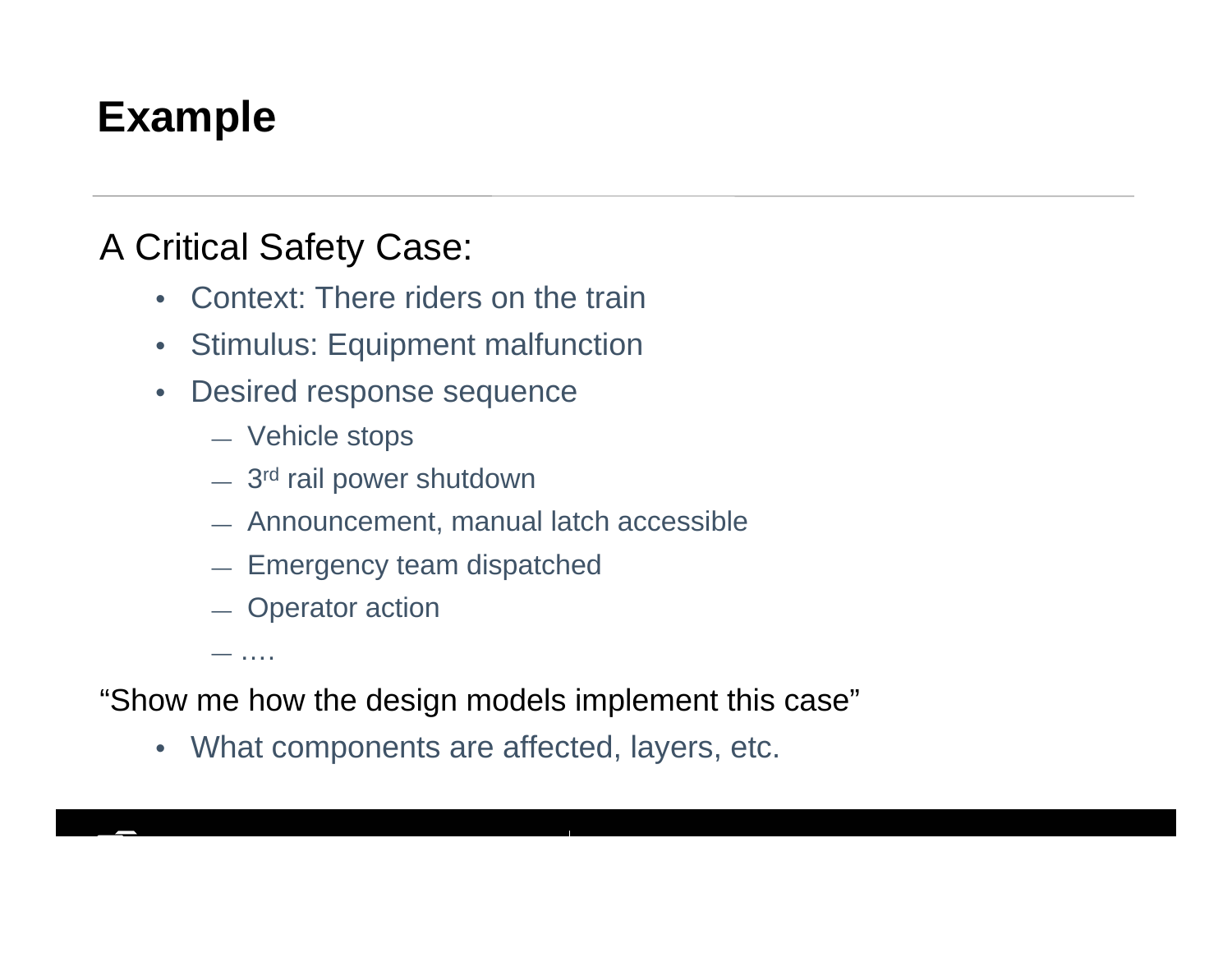# **Scoring Procedure**

View axes are scored by associating deliverable to PPQA, Verification and Validation score.

- Systems Engineering view questions: g-force, software timing, path through the layers of the system, …
- Development questions: CM system audit, productivity, process quality, …
- Deployment questions: prototype delivery, supply chain planning,
- $\bullet$  Logical view: what the system looks like from the external business view, training, consistency of specifications, …

Exception: Reference Case View is scored according to score of lowest rated DRC.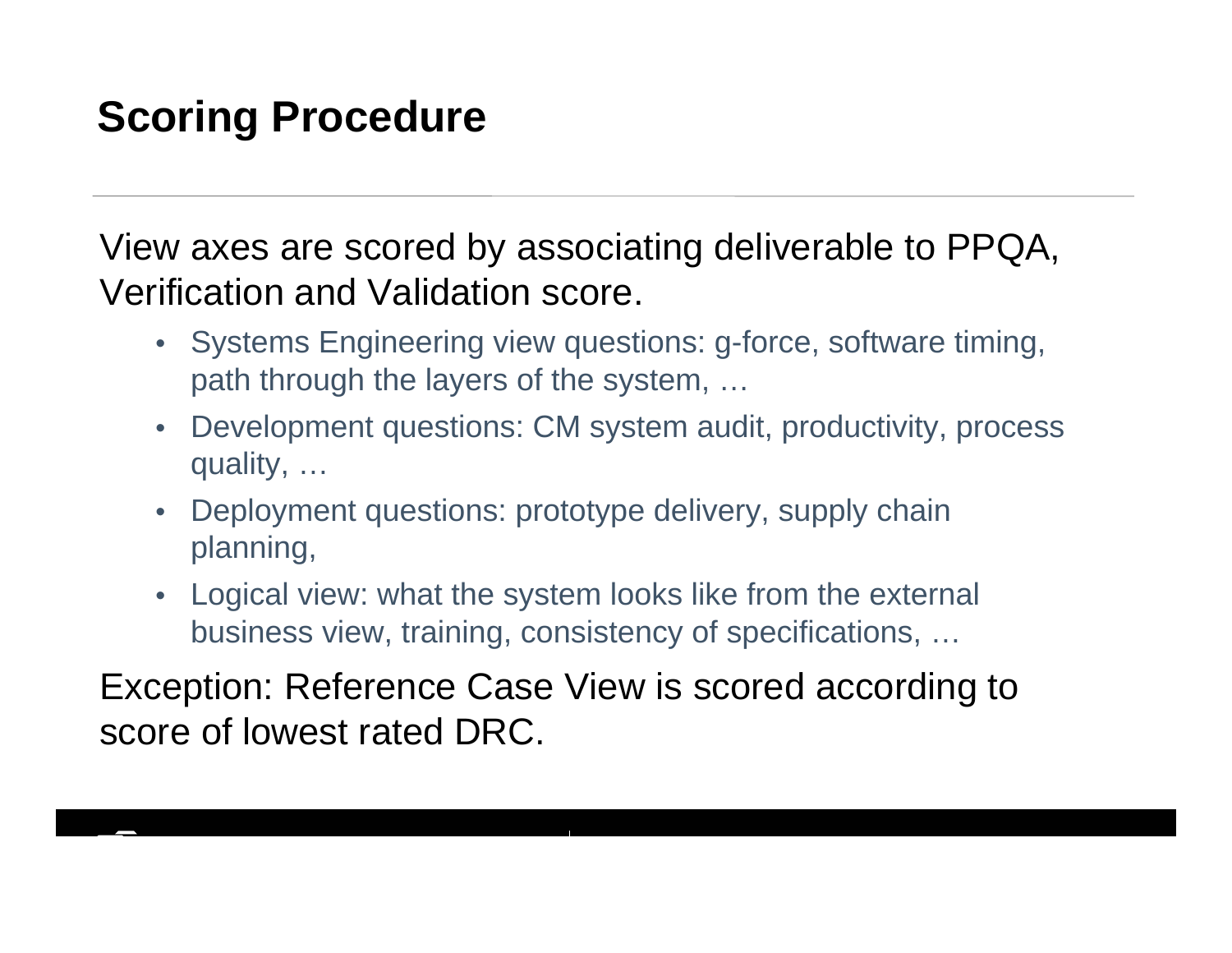# **Engineering Progress = "Yellow" Stoplight**

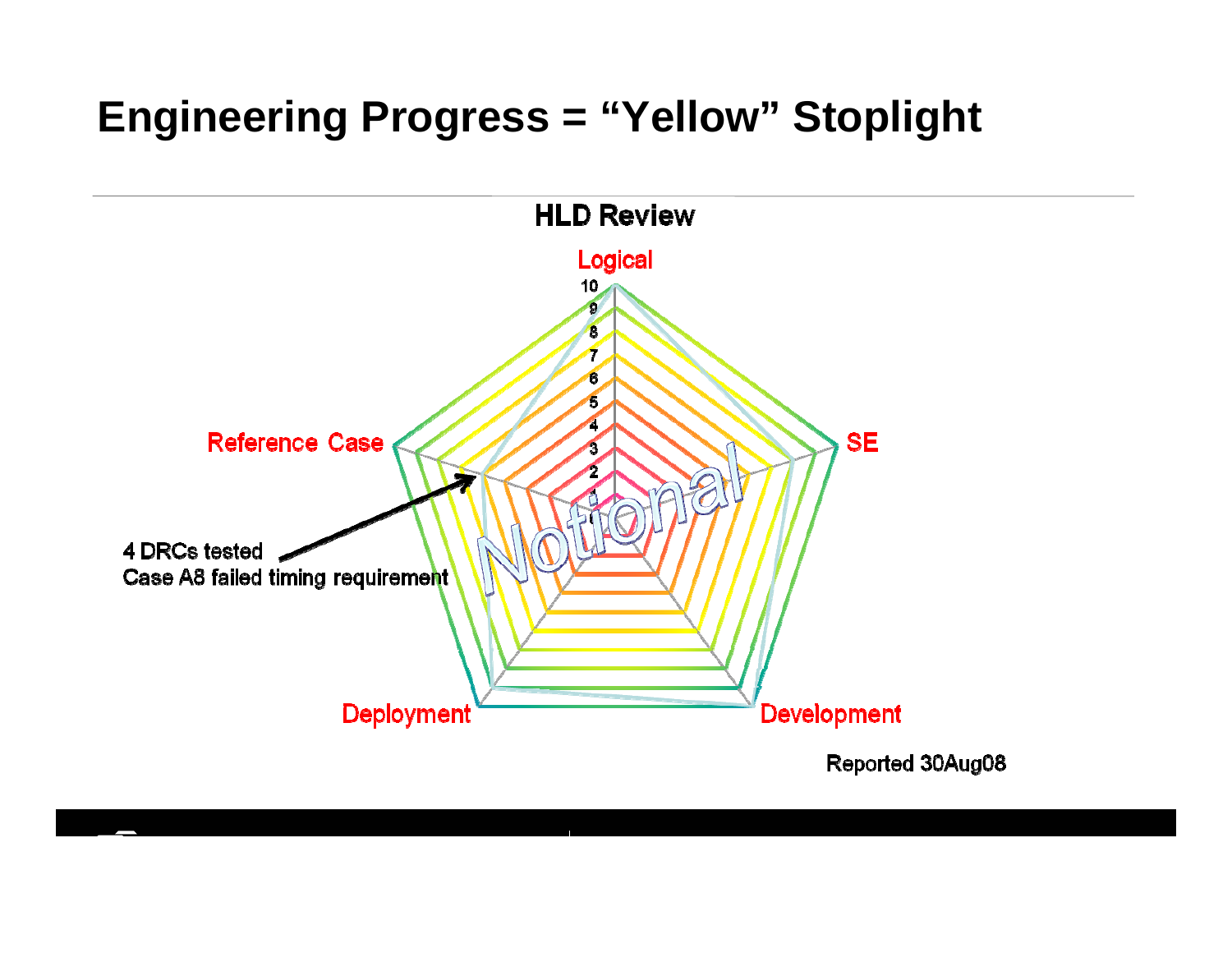# **SE's strategies**

## Tradeoff Analysis

 $\bullet$  Methods exist to predict the number of experiments required for convergence.

#### Innovation

- Lobby for dedicated resources based on schedule risk.
- $\bullet$  Lobby for parallel development efforts based on schedule and product risk.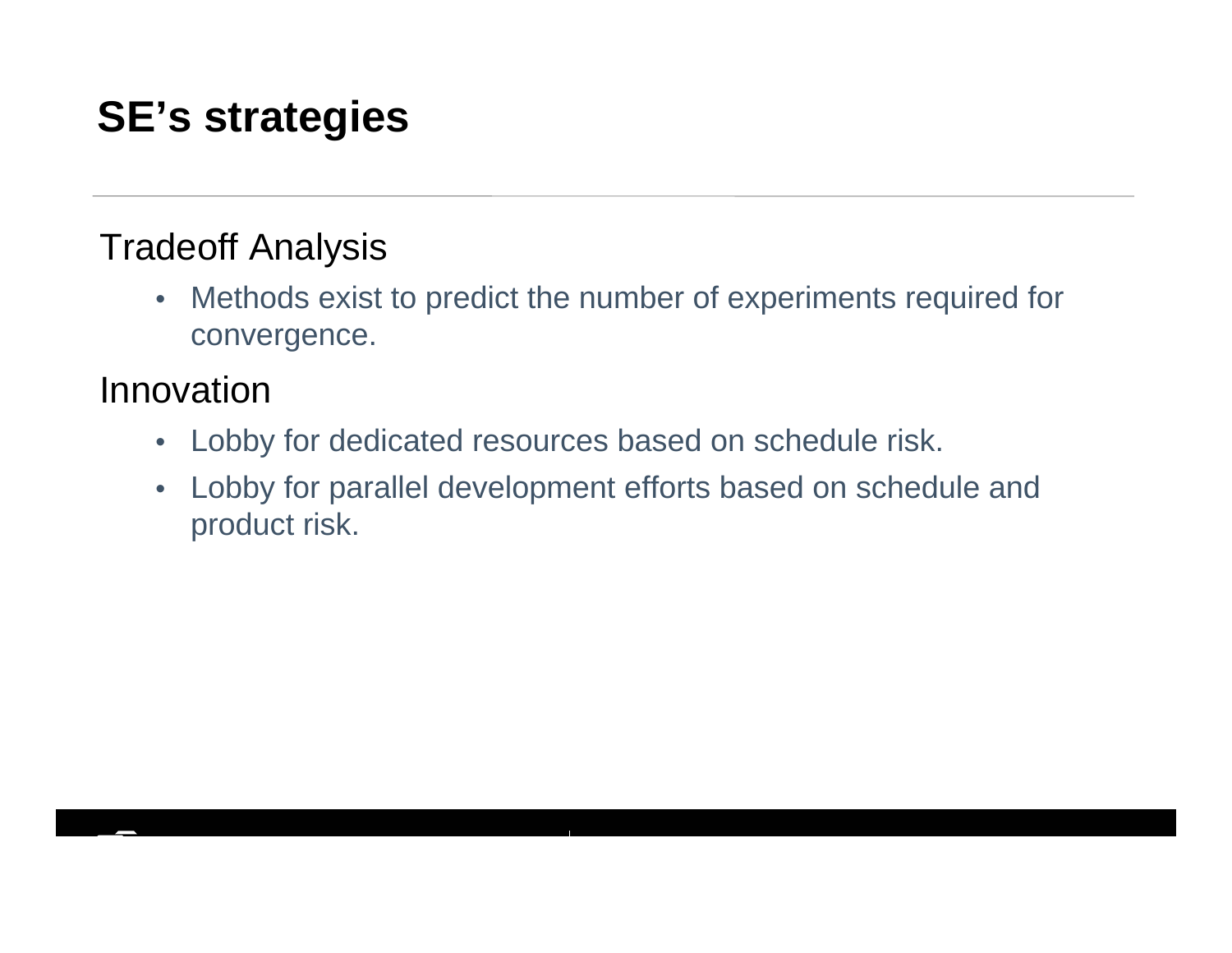

We described mechanisms for managing large projects. Modularity effects on project structure Monitoring technical progress Monitoring technology insertion

**All these are intended to help you plan, monitor and manage responses to the uncertainties of new product development work.**